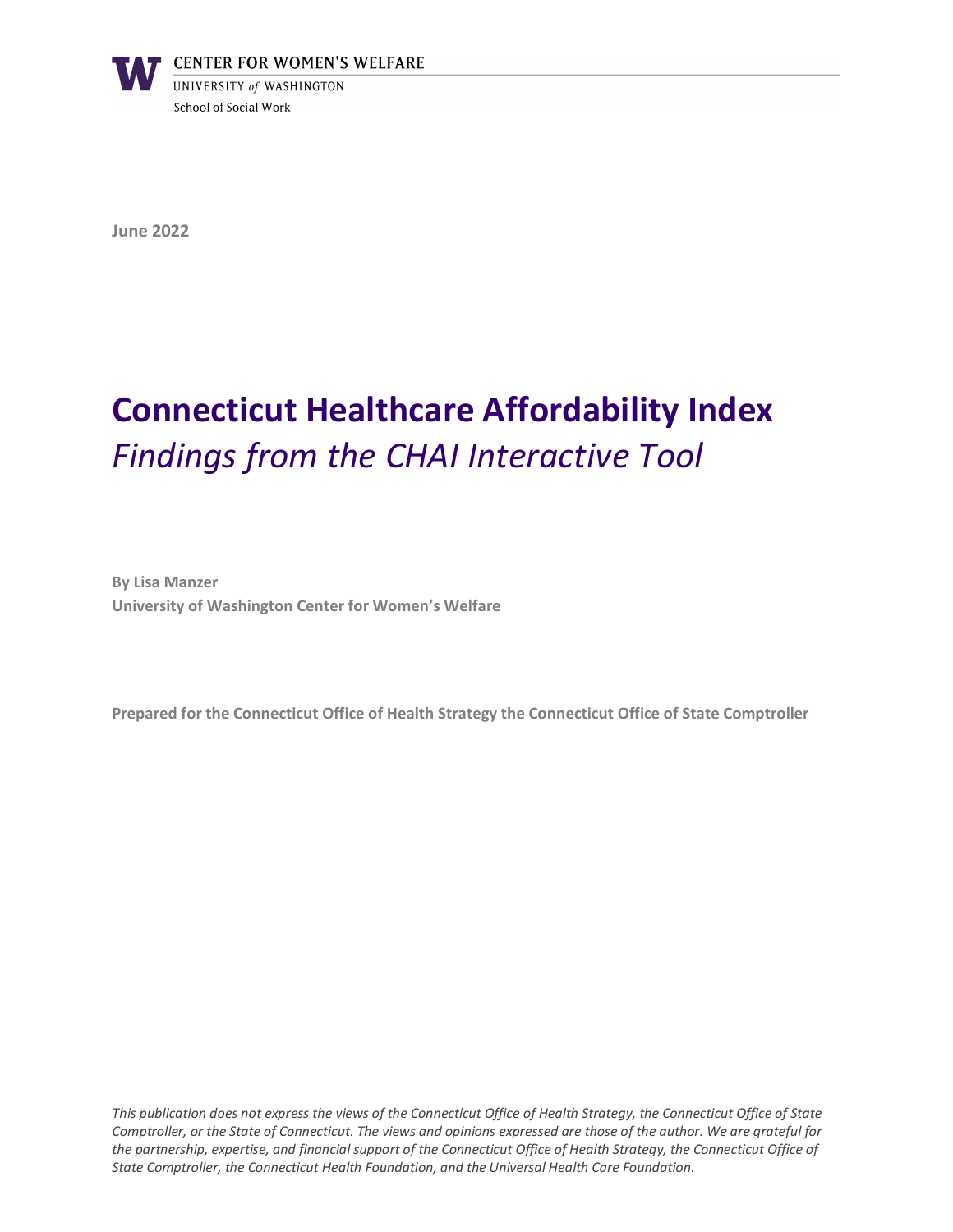# Introduction

*Healthcare is affordable in Connecticut if a family can reliably secure it to maintain good health and treat illnesses and injuries when they occur without sacrificing the ability to meet all other basic needs including housing, food, transportation, child care, taxes, and personal expenses or without sinking into debilitating debt.*

The *Connecticut Healthcare Affordability Index* (CHAI) measures the impact of healthcare costs, including premiums and out-of-pocket expenses, on a household's ability to afford all basic needs, like housing, transportation, child care, and groceries. CHAI starts with the Self-Sufficiency Standard for Connecticut and adds in details that influence healthcare costs such as type of insurance coverage, age, health risk, and family composition. CHAI and the *Connecticut Household Healthcare Spending Target* were developed in partnership with the Connecticut Office of Health Strategy (OHS) and the Connecticut Office of the State Comptroller (OSC) with financial support from the Connecticut Health Foundation and the Universal Health Care Foundation.

This brief summarizes findings from data available in the [CHAI Interactive Tool.](https://portal.ct.gov/healthscorect/CHAI-Interactive-Tool?language=en_US) The tool was developed to help policymakers understand the real costs of healthcare and the challenges that Connecticut residents face in meeting their basic expenses. Users can navigate through the tool to explore how different policy levers can redefine the cost of affordable healthcare to estimate how many Connecticut households have income adequate to afford basic needs and predict how many households have affordable healthcare costs.

The goal of the project is to provide a data tool for analyses that can inform policies and practices that will make quality, reliable healthcare affordable to all. We find that:

- Policies increasing the affordability of healthcare can have a substantial impact on the ability of Connecticut households to meet their basic needs—preventing hardships and debilitating debt.
- Modeling the expansion of the premium tax credit under American Rescue Plan Act, the new Covered Connecticut program, and limiting healthcare costs by the Cost Growth Benchmark, reveals that approximately 8,500 additional Connecticut households would have income sufficient to afford their basic needs.
- More than 62,000 additional Connecticut households will have affordable healthcare with the policies modeled in this research. However, without the continuation of the expansion of the premium tax credit implemented in the American Rescue Plan Act, over 31,000 of these Connecticut households are at risk of not having affordable healthcare.

Please visit the [CHAI Interactive Tool](https://portal.ct.gov/healthscorect/CHAI-Interactive-Tool?language=en_US) to explore this data in detail.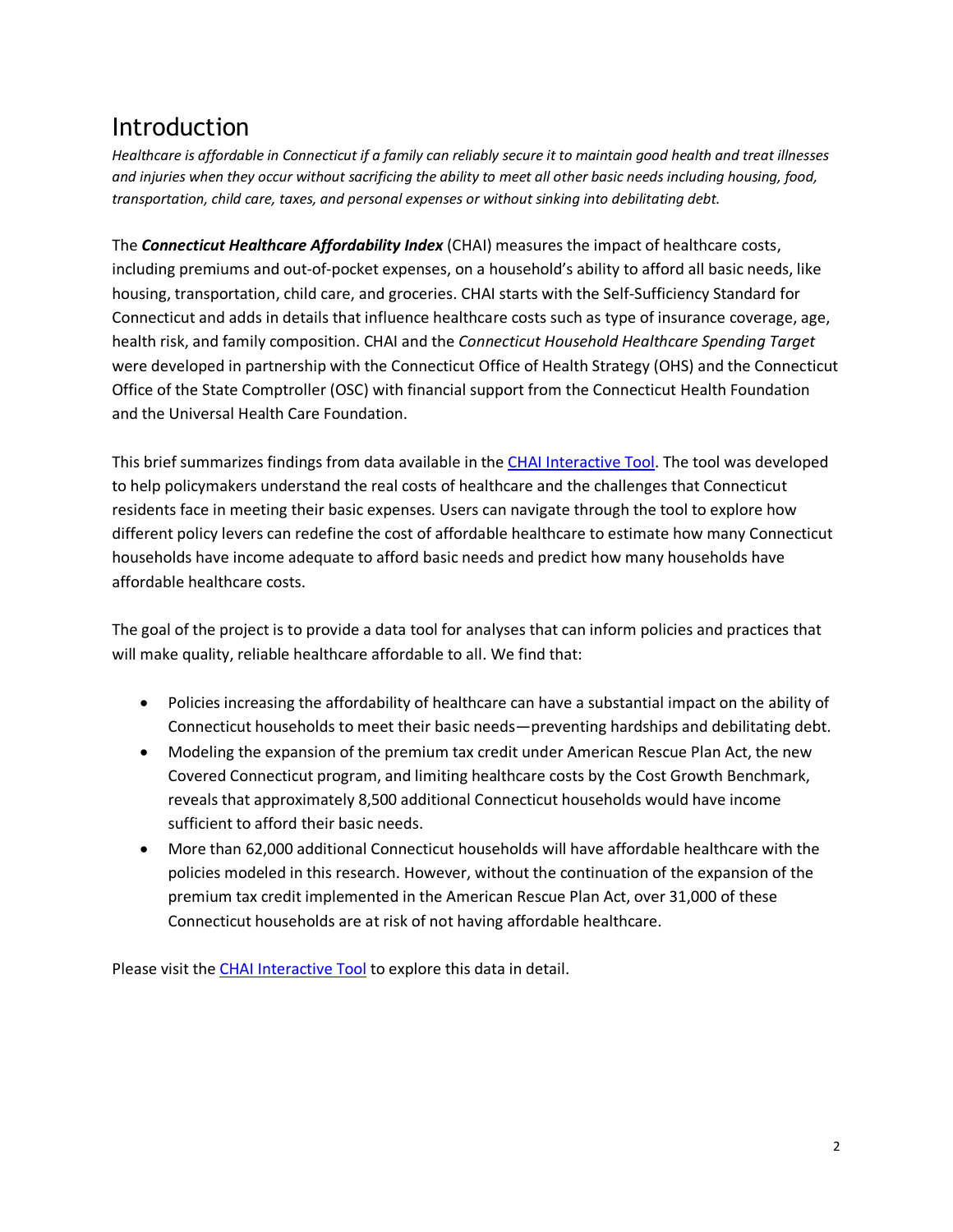# **Overview**

We conducted a three-prong approach to assess healthcare affordability in Connecticut. First, we estimate the cost of all basic needs, including healthcare, in order to calculate the CHAI income (the income a household needs to afford basic needs given their healthcare costs). Second, we estimate the number of households with adequate income to afford their basic needs according to the CHAI income threshold. Finally, we estimate the rate of households with affordable healthcare according to the Connecticut Household Healthcare Spending Target. Each step is summarized below.

### **Step 1. Estimate the Cost of Basic Needs.**

Our first question with each model is "how does the policy model impact the cost of basic needs, including healthcare, for Connecticut households?" We look to the Connecticut Healthcare Affordability Index (CHAI) to measure the cost of basic needs for a given family in a given town. CHAI measures the impact of healthcare costs, including premiums and out-of-pocket expenses, on a household's ability to afford all basic needs, like housing, transportation, child care, and groceries.

CHAI starts with the University of Washington Center for Women's Welfare Self-Sufficiency Standard for [Connecticut](http://www.selfsufficiencystandard.org/connecticut) and substitutes the original Self-Sufficiency Standard healthcare costs with detailed costs to account for factors that impact affordability. This includes differences in (1) type of insurance coverage, (2) age-related premiums, and (3) out-of-pocket costs by health risk score of the householder (low indicates good health; medium signifies chronic diseases that are controlled; high indicates chronic diseases that are uncontrolled or have related complications). For detailed data sources and assumptions, please review the technical documentation in the appendix.

[Table 1](#page-2-0) provides an example of how CHAI varies by the type of health insurance coverage in Bridgeport for one adult in the 18-34-year-old category with a low health risk score and one preschooler and one school-age child. The cost of non-healthcare basic needs is held constant, while the total healthcare cost varies. Taxes and tax credits are adjusted to reflect the different income that must be earned to afford the total of basic needs.

- Healthcare costs for this family in Bridgeport are estimated at \$645 per month if the family has employer-sponsored coverage. Overall, the CHAI estimates that a total monthly income of \$6,544 is needed to cover the family's basic needs with employer-sponsored coverage.
- If this family had insurance through the individual marketplace their healthcare costs would more than double and their monthly income needed increases to \$7,766 per month.
- <span id="page-2-0"></span>• On the other hand, if we estimate the family has zero healthcare expenses, they could meet their basic needs with an income of \$5,597 per month—*an annual difference of over \$26,000 compared to individual marketplace coverage*.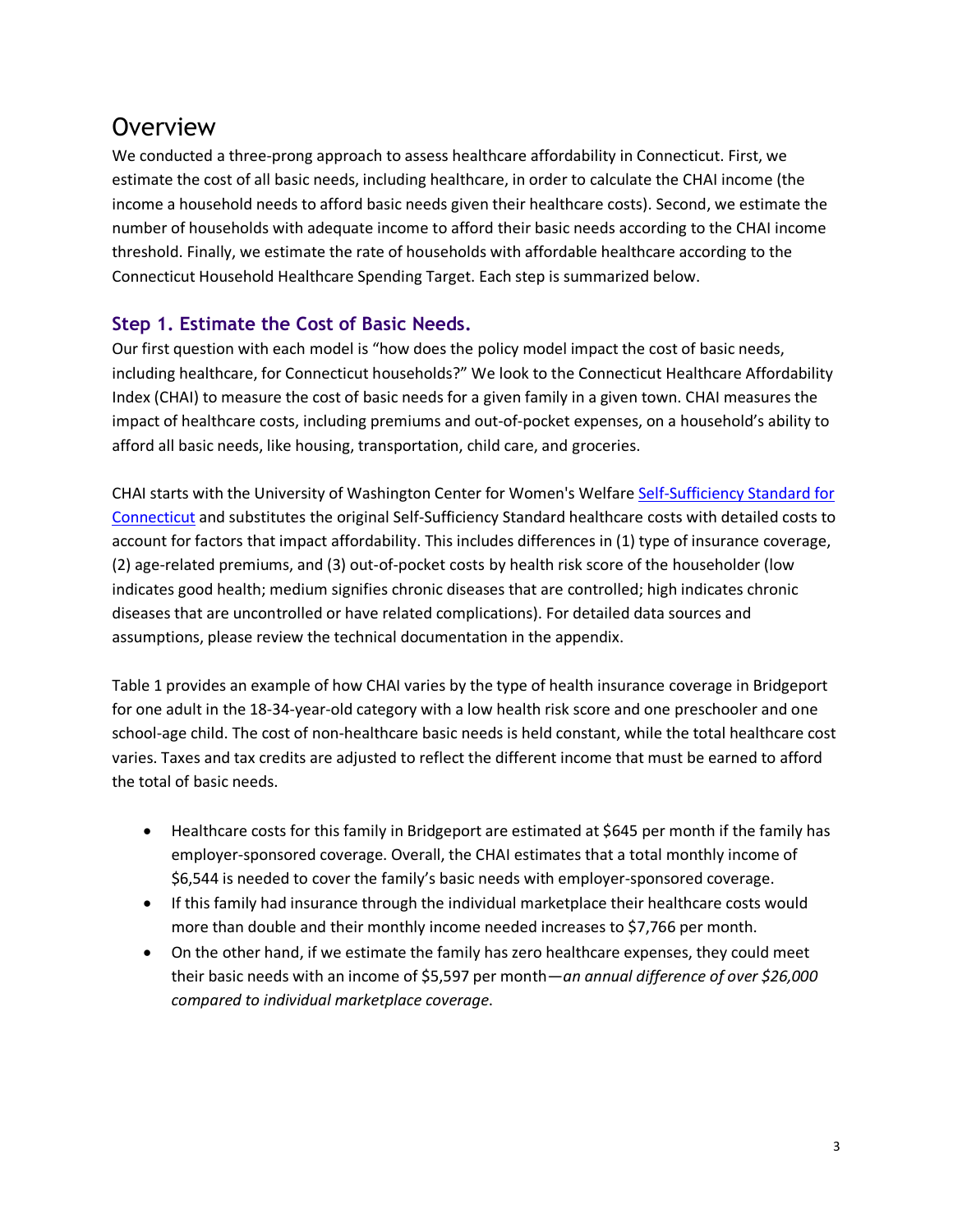**Table 1.** Connecticut Healthcare Affordability Index Total Income Needed to Meet Basic Needs: Bridgeport, CT 2019

|                                          | <b>Employer-</b><br>Sponsored | <b>Individual</b><br>Marketplace | <b>Zero Cost</b> |  |  |  |  |  |
|------------------------------------------|-------------------------------|----------------------------------|------------------|--|--|--|--|--|
| <b>Monthly Cost of Basic Needs</b>       |                               |                                  |                  |  |  |  |  |  |
| Housing                                  | \$1,293                       | \$1,293                          | \$1,293          |  |  |  |  |  |
| <b>Child Care</b>                        | \$2,289                       | \$2,289                          | \$2,289          |  |  |  |  |  |
| Food                                     | \$709                         | \$709                            | \$709            |  |  |  |  |  |
| <b>Healthcare</b>                        | \$645                         | \$1,430                          | \$0              |  |  |  |  |  |
| Transportation                           | \$70                          | \$70                             | \$70             |  |  |  |  |  |
| Miscellaneous                            | \$496                         | \$496                            | \$496            |  |  |  |  |  |
| <b>Taxes</b>                             | \$1,475                       | \$1,912                          | \$1,174          |  |  |  |  |  |
| Premium Tax Credit (-)                   |                               | \$0                              |                  |  |  |  |  |  |
| Earned Income Tax Credit (-)             | \$0                           | \$0                              | \$0              |  |  |  |  |  |
| Child Tax Credit (-)                     | (5333)                        | (5333)                           | (5333)           |  |  |  |  |  |
| Child Care Tax Credit (-)                | (5100)                        | (5100)                           | (5100)           |  |  |  |  |  |
| <b>Income Needed to Meet Basic Needs</b> |                               |                                  |                  |  |  |  |  |  |
| Monthly Income                           | \$6,544                       | \$7,766                          | \$5,597          |  |  |  |  |  |
| Annual Income                            | \$78,527                      | \$93,189                         | \$67,169         |  |  |  |  |  |

*One Adult (18-34, Low Health Risk Score), One Preschooler, and One School-age Child*

### **Step 2. Estimate Income Inadequacy Rate**

The next step in our approach is to estimate the percentage of households with inadequate income. To estimate the number of households unable to meet their basic expenses, including the cost of healthcare, this study crosswalks the CHAI income threshold, calculated in Step 1, with the 2019 American Community Survey (ACS) Public Use Microdata Sample (PUMS). This results in 22.9% (213,665) of households with working-age householders having incomes below the CHAI income threshold in 2019. However, this masks significant differences in income inadequacy rates by health insurance category (see [Figure 1\)](#page-4-0): rates varied from 9.6% of households in the employer-sponsored health insurance category, to 32.3% in the individual marketplace group, to 64.4% among those with zero cost insurance (by definition most of these households are low-income as their income must be below the eligibility threshold for Medicaid).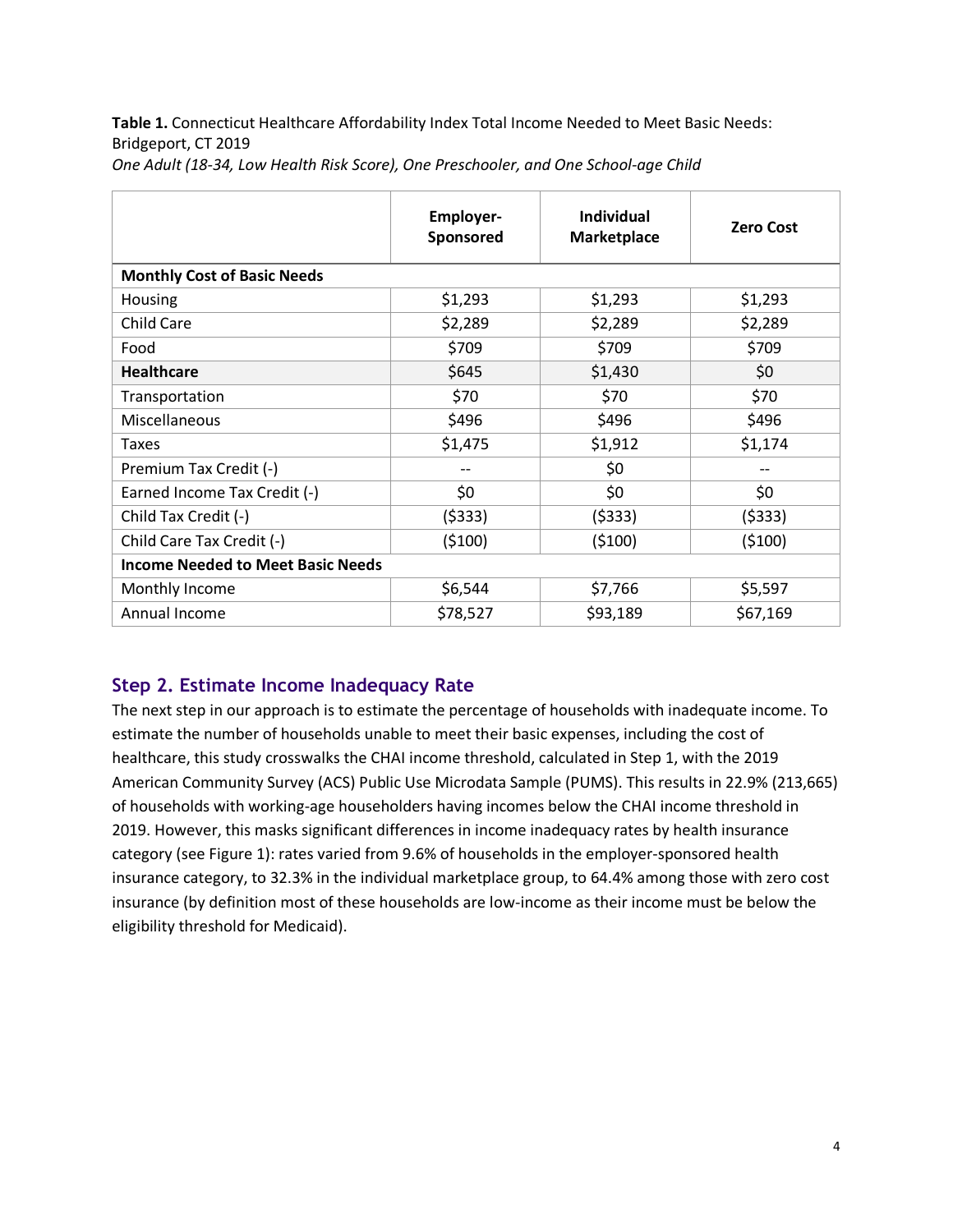

#### <span id="page-4-0"></span>**Figure 1**. Percentage of Households with Inadequate Income by Insurance Category: CT 2019

Source: U.S. Census Bureau, 2019 ACS 1-Year Public Use Microdata Sample.

### **Step 3. Estimate Affordable Healthcare Rates**

In the spring of 2021, in partnership with the OHS and OSC, we developed a [spending target](https://portal.ct.gov/healthscorect/-/media/HealthscoreCt/CT-Healthcare-Affordability-and-Household-Spending-Target-L-Manzer-Univ-of-Washington-June-2021.pdf) or limit to the proportion of household spending on healthcare costs in Connecticut. When the proportion of healthcare expenditures to household income exceeds 6.8% to 9.5% for one-adult households or 7.1% to 10.8% for two-adult households (with the range dependent upon number of children), we estimate that healthcare costs are unaffordable, indicating that the household is unable to afford adequate healthcare and other basic needs. $1$ 

Using the 2019 American Community Survey, we estimate that one in five working-age households (20.1%) had unaffordable healthcare expenditures in Connecticut. However, this rate drops to 15.6% for households in the employer-sponsored insurance category and increases to 68.4% among the individual marketplace households. By definition, all households in the zero-cost category are within the spending target.

<span id="page-4-1"></span><sup>&</sup>lt;sup>1</sup> The spending target data produced for OHS/OSC includes the following parameters: calculated statewide, varied by number of adults with or without dependents, independently shows healthcare premiums and out-of-pocket costs, and includes a filter for health risk and insurance type.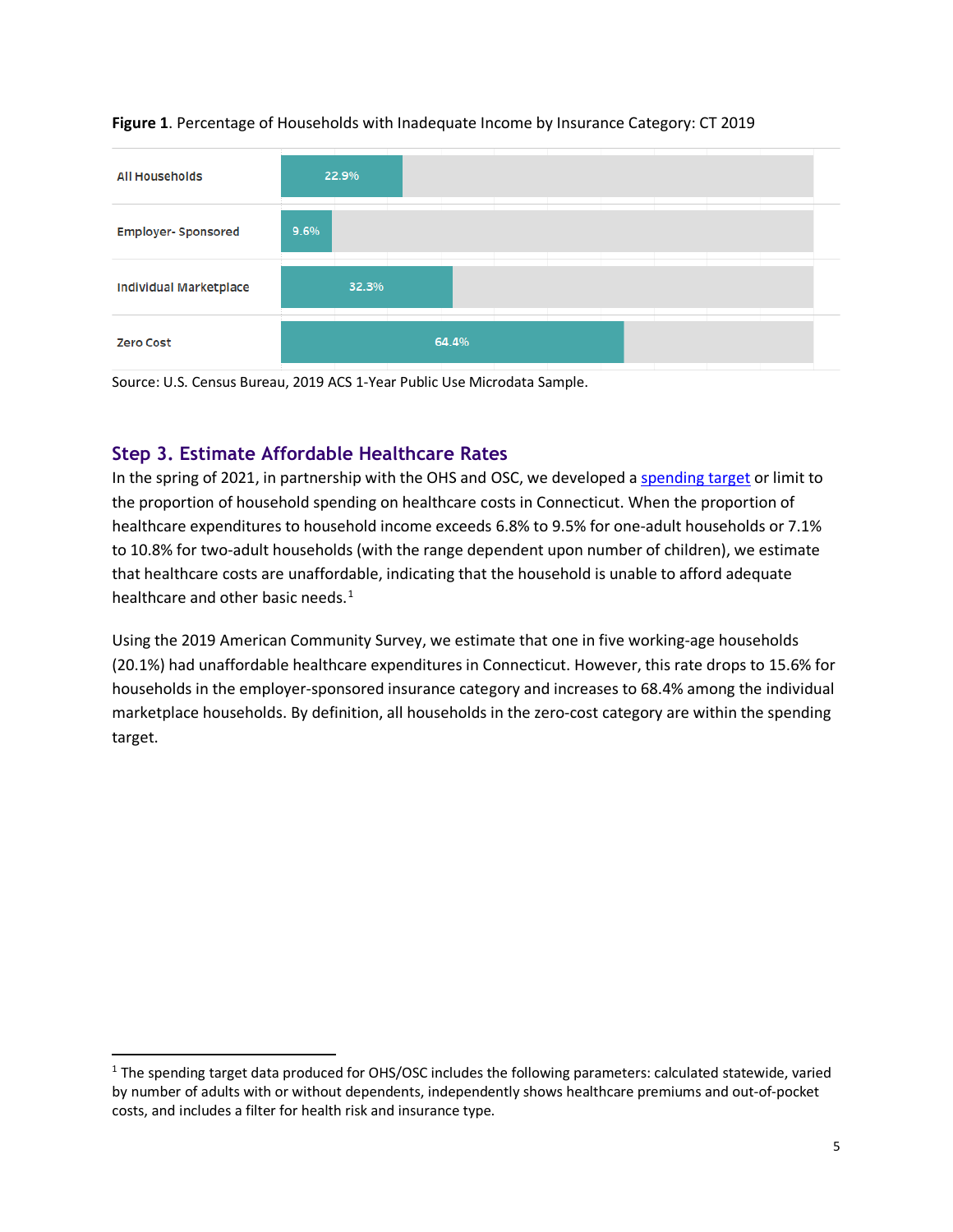**Figure 2**. Percentage of Households with Healthcare Expenses Exceeding the Connecticut Household Healthcare Spending Target: CT 2019



Source: U.S. Census Bureau, 2019 ACS 1-Year Public Use Microdata Sample.

# Policy Models

 $\overline{\phantom{a}}$ 

The CHAI is a living tool used to measure the impact of various policy models on Connecticut families' ability to make ends meet. Below is a summary of the models that have been tested with the CHAI tool along with the findings utilizing the three-prong analysis method detailed above. To explore results in more detail, including results by county and demographic categories, please visit the [CHAI Interactive](https://portal.ct.gov/healthscorect/CHAI-Interactive-Tool?language=en_US)  [Tool.](https://portal.ct.gov/healthscorect/CHAI-Interactive-Tool?language=en_US)

### **American Rescue Plan Act (ARPA)** *Premium Tax Credit*

The American Rescue Plan Act of 2021 (ARPA), temporarily lowered the monthly premium for insurance purchased on the individual marketplace by removing the income cap for the premium tax credit (PTC) as well as decreasing the percentage of income paid for the benchmark silver plan. [2](#page-5-0) Prior to ARPA, households with incomes above 400% of the federal poverty guidelines paid the full cost of the health insurance premium.

### **1. ARPA PTC Impact on the Cost of Basic Needs**

Without the premium tax credit, the cost of health insurance for households in the individual marketplace can be substantial. For example, in 2019 the CHAI healthcare cost for a family with two adults in the 35-49 age category and a low health risk score with one preschool and one school-age child is estimated at \$2,187 per month with individual marketplace insurance. Overall, this family would need over \$115,000 annually to meet their basic needs. This is about 450% of the federal poverty guideline and the family is not eligible for the premium tax credit at the income level needed to cover the cost of basic needs for this family in Fairfield.

<span id="page-5-0"></span><sup>&</sup>lt;sup>2</sup> ARPA temporarily increased the 2021 Child Tax Credit, Earned Income Tax Credit, and the Child and Dependent Care Tax Credit. The House passed the Build Back Better bill at the end of 2021 to extend the healthcare cost and tax credit changes in the ARPA. However, the bill has stalled in the Senate, and it does not appear the child tax credit changes will be extended. Thus, this brief focuses only the ARPA premium tax credit changes which are still effective. Explore the [CHAI Interactive Tool](https://portal.ct.gov/healthscorect/CHAI-Interactive-Tool?language=en_US) to view the impact of the full ARPA tax credit changes.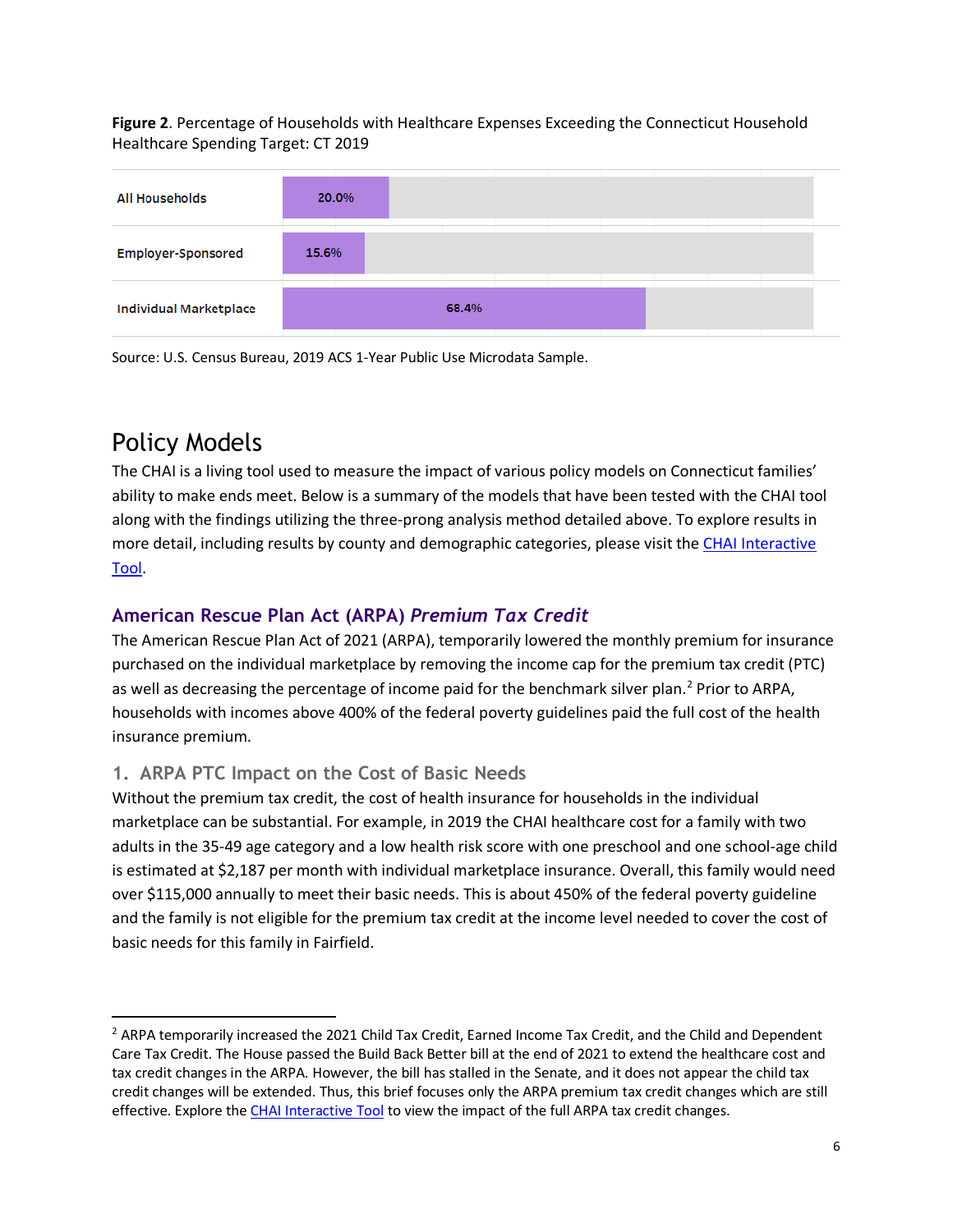By removing the income cap the on the premium tax credit, this model shows that the temporary ARPA changes have a significant impact on the ability of Connecticut households to meet basic needs. If there was no income cap in 2019, this Fairfield family with insurance purchased in the individual marketplace would be eligible for \$1,177 per month with the premium tax credit. This effectively reduces their monthly healthcare costs from \$2,187 to \$1,011 per month. Overall, the total income needed to meet basic needs for this family drops from \$115,8[3](#page-6-0)1 to \$95,050 annually.<sup>3</sup>

<span id="page-6-1"></span>**Table 2**. Impact of Removing the Premium Tax Credit Income Cap on the Connecticut Healthcare Affordability Index: Fairfield, CT 2019

*Two Adults (35-49, Low Health Risk Score), One Preschooler, and One School-age Child*

|                                                | <b>Original CHAI</b><br>(PTC Income Cap) | <b>ARPA</b><br>(No PTC Income Cap) |  |  |  |  |
|------------------------------------------------|------------------------------------------|------------------------------------|--|--|--|--|
| Housing                                        | \$1,293                                  | \$1,293                            |  |  |  |  |
| <b>Child Care</b>                              | \$2,289                                  | \$2,289                            |  |  |  |  |
| Food                                           | \$953                                    | \$953                              |  |  |  |  |
| <b>Healthcare</b>                              | \$2,187                                  | \$2,187                            |  |  |  |  |
| Transportation                                 | \$559                                    | \$559                              |  |  |  |  |
| Miscellaneous                                  | \$575                                    | \$575                              |  |  |  |  |
| Taxes                                          | \$2,230                                  | \$1,675                            |  |  |  |  |
| <b>Premium Tax Credit (-)</b>                  | \$0                                      | (\$1,177)                          |  |  |  |  |
| Earned Income Tax Credit (-)                   | \$0                                      | \$0                                |  |  |  |  |
| Child Tax Credit (-)                           | (\$333)                                  | (\$333)                            |  |  |  |  |
| Child Care Tax Credit (-)                      | (\$100)                                  | (\$100)                            |  |  |  |  |
| <b>Total Income Needed to Meet Basic Needs</b> |                                          |                                    |  |  |  |  |
| Monthly Income                                 | \$9,653                                  | \$7,921                            |  |  |  |  |
| <b>Annual Income</b>                           | \$115,831                                | \$95,050                           |  |  |  |  |

### **2. ARPA PTC Impact on Income Inadequacy Rates**

The next step in the analysis examines how the new income thresholds change the estimate of households with inadequate income for households with insurance purchased through the individual marketplace (see [Figure 3\)](#page-7-0). As noted above, without applying any policy levers nearly a third (32.3%) of individual marketplace households were estimated to have income insufficient to cover the market cost of basic needs. Testing the impact of removing the premium tax credit income cap for households reduces the income inadequacy estimate to 26.4%. Overall, removing the premium tax credit income cap for individuals and families purchasing insurance through the individual insurance marketplace

<span id="page-6-0"></span><sup>&</sup>lt;sup>3</sup> This model also updated the state earned income tax credit to reflect the 2022 increase to 35% of the federal EITC. However, families are typically not eligible for the EITC at the CHAI index level due to the high cost of basic needs.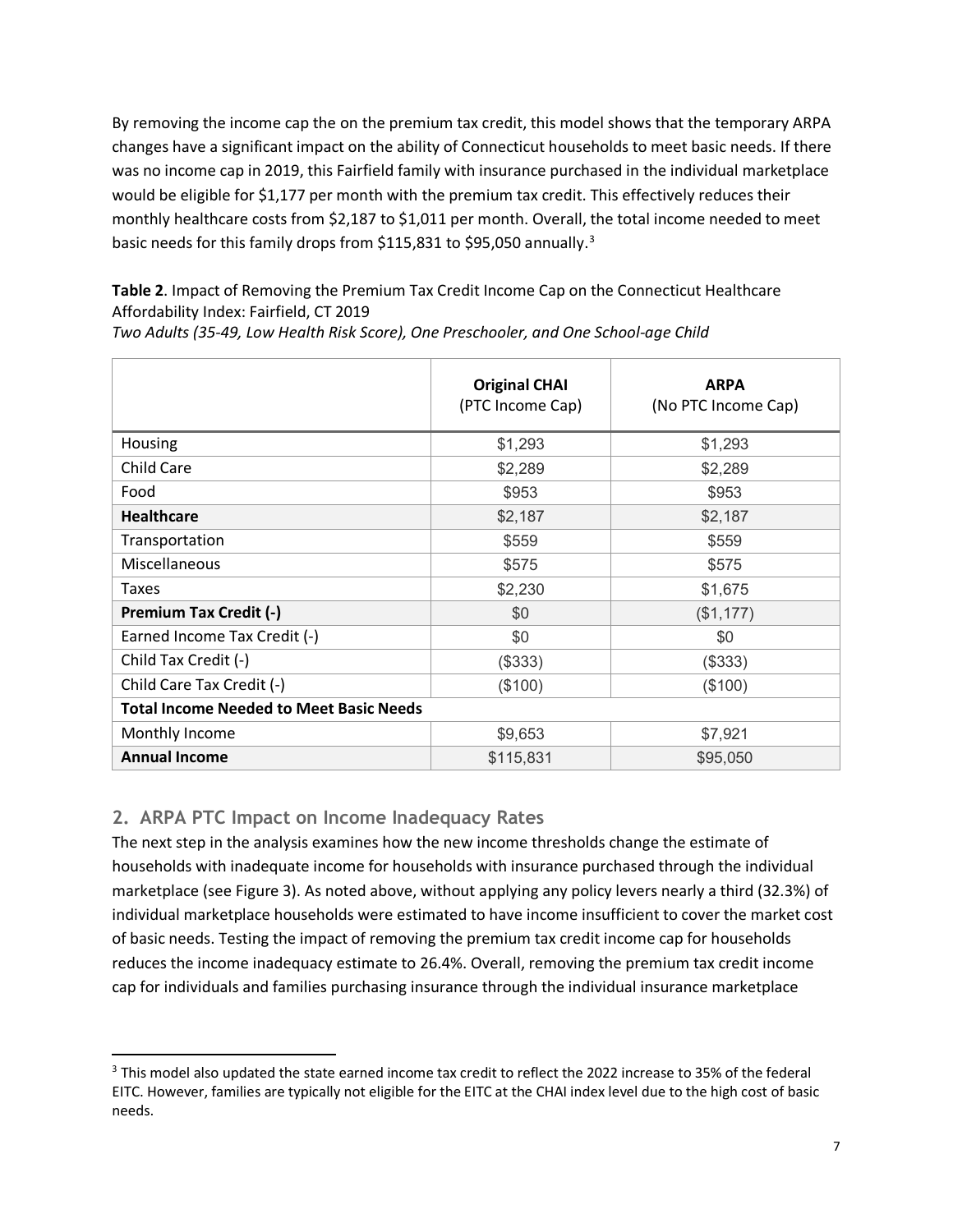results in a 5.9 percentage point decrease of income inadequacy rates—a decrease of over 7,500 households estimated to have income insufficient to meet their basic needs.

### <span id="page-7-0"></span>**Figure 3.** Impact of Removing the Premium Tax Credit Income Cap on the Percentage of Households with Inadequate Income, 2019



*Individual Marketplace Insurance*

Source: U.S. Census Bureau, 2019 ACS 1-Year Public Use Microdata Sample.

### **3. ARPA PTC Impact on Affordable Healthcare Rates**

Our analysis of the 2019 ACS dataset finds the percentage of households with healthcare costs beyond the spending target drops from 20.0% with no policy levers modeled to 16.7% with the addition of the ARPA removal of the income cap for the premium tax credit. Overall, this model estimates that if the temporary ARPA provision was available in 2019, nearly 31,000 additional households would be defined as having affordable healthcare.

Among households with individual marketplace insurance, the rate of households with unaffordable healthcare costs is reduced by over 20 percentage points when the income threshold is adjusted with the temporary ARPA changes to the premium tax credit. If the ARPA changes are continued, the estimate of households with healthcare costs exceeding the spending target drops from 68.4% without any policy models included to 44.6% with the ARPA premium tax credit reduction assumed.

**Figure 4.** Impact of Removing the Premium Tax Credit Income Cap on the Percentage of Households with Healthcare Expenses Exceeding the Connecticut Household Healthcare Spending Target: CT 2019 *Individual Marketplace*



Source: U.S. Census Bureau, 2019 ACS 1-Year Public Use Microdata Sample.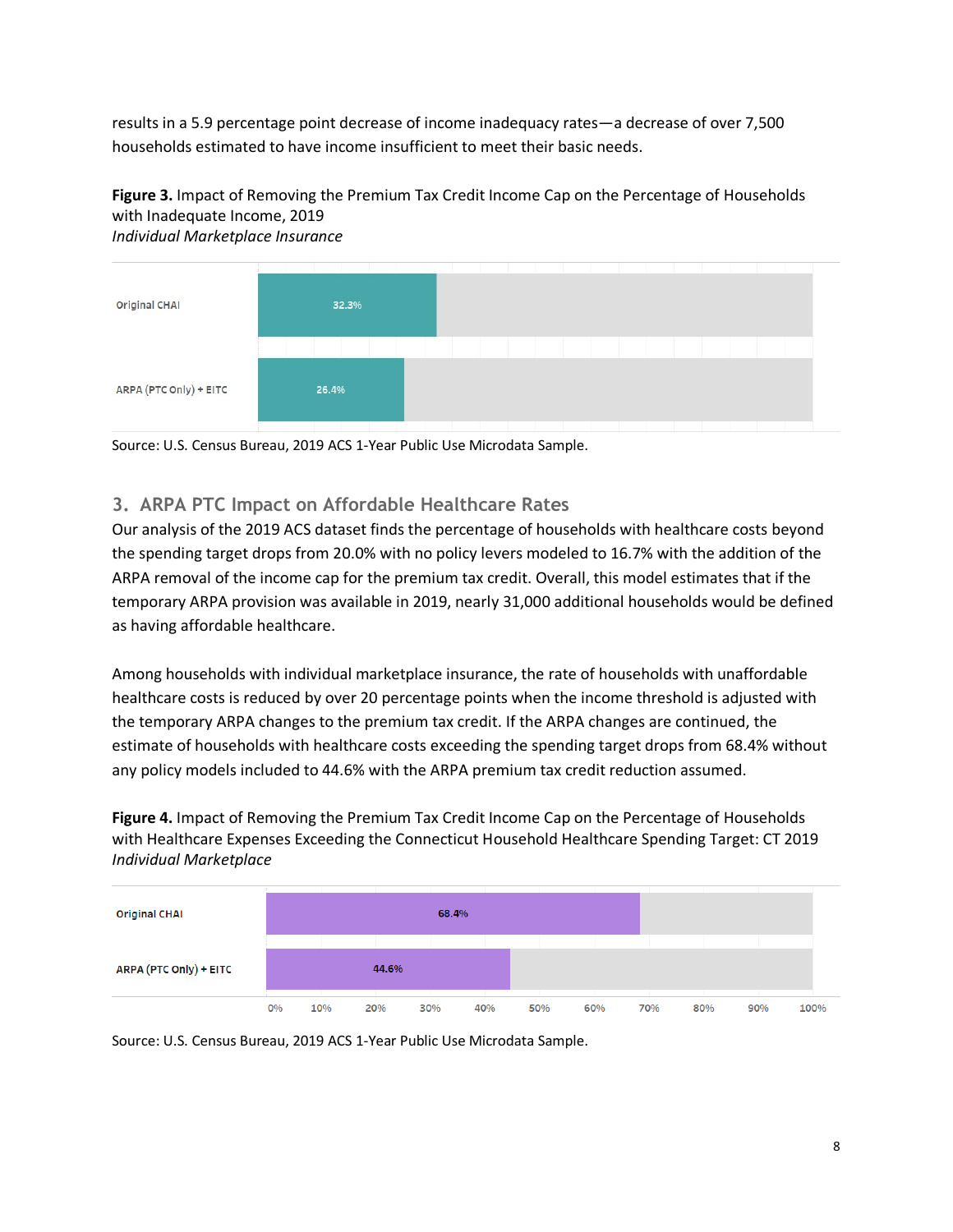### **Covered Connecticut**

The [Covered Connecticut Program](https://www.cga.ct.gov/asp/cgabillstatus/cgabillstatus.asp?selBillType=Bill&which_year=2021&bill_num=1202) went into effect July  $1<sup>st</sup>$ , 2021 and expands the number of Connecticut residents eligible for no cost health insurance coverage. Medicaid eligibility for parents/caretakers typically ends at 160% of the federal poverty guidelines. The Covered Connecticut Program provides no cost health insurance through Access Health CT for parents/caregivers and their dependents, if they are not eligible for Medicaid but are below 175% of the federal poverty guidelines. Additionally, starting after July  $1<sup>st</sup> 2022$ , Covered Connecticut will be available for all adults with incomes below 175% of the federal poverty guidelines.

### **1. Covered CT Impact on the Cost of Basic Needs**

<span id="page-8-0"></span>For households now eligible for Covered Connecticut, the CHAI income threshold switches from the individual insurance category to the zero-cost category. This results in a change in the calculation of the annual income needed to meet basic needs. For example, a young and healthy parent (18-34, low health risk) of a preschooler living in Bridgeport required \$70,626 annually to adequately meet basic needs if health insurance was purchased on the individual marketplace (se[e Table 2\)](#page-8-0). However, if healthcare costs are reduced from over \$1,000 per month to zero, the annual CHAI income threshold drops to \$54,278. In another example, a Hartford family with two adults (aged 35-49 with medium health risks) and two school-age children has an annual income needed to meet their basic needs that drops from \$59,801 to \$41,096 with no cost healthcare.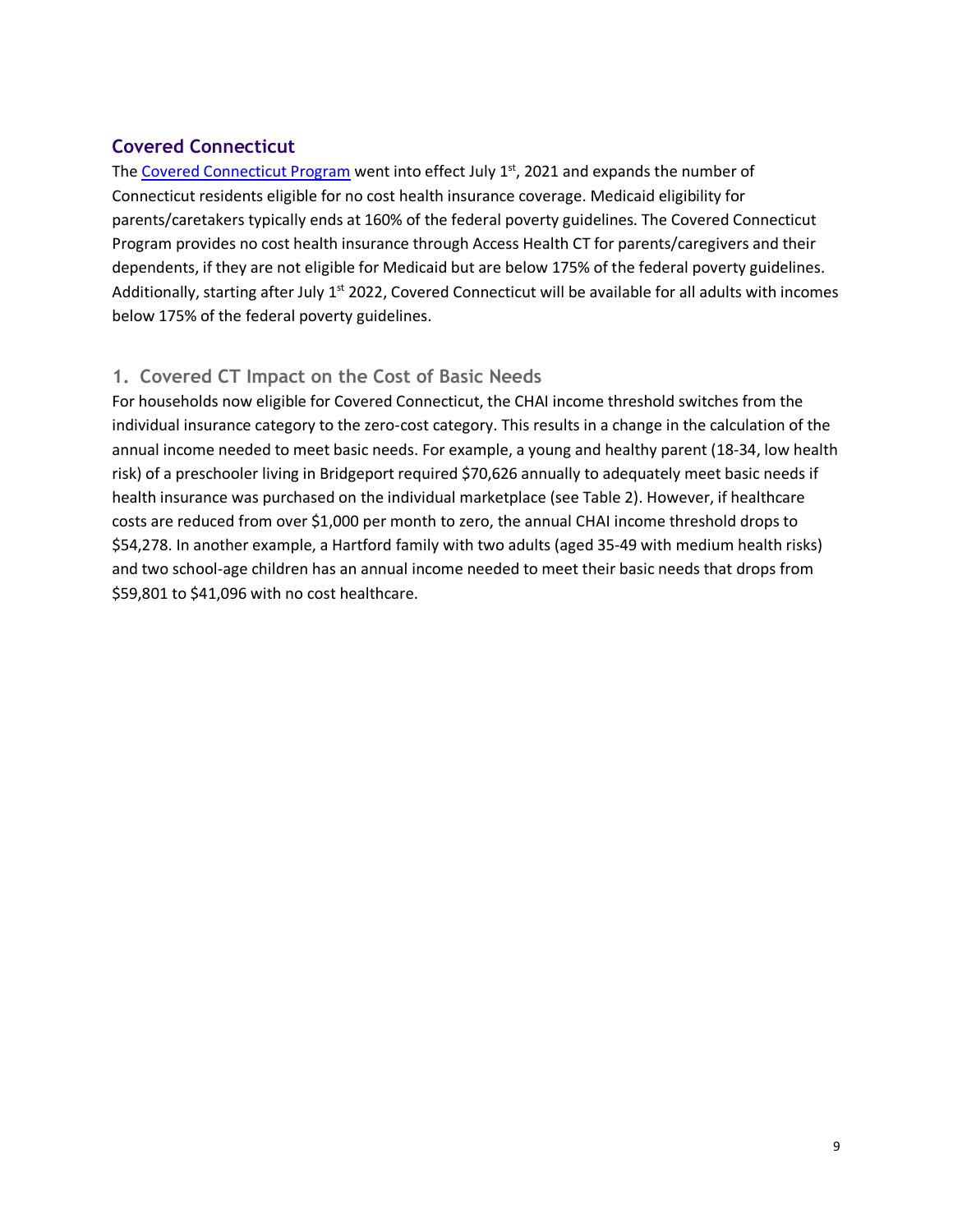**Table 3**. Connecticut Healthcare Affordability Index Total Income Needed to Meet Basic Needs: Bridgeport and Hartford, CT 2019 *Individual Marketplace & Zero Cost Healthcare*

|                                                | <b>Bridgeport</b>            |                   | Hartford                          |                          |  |  |
|------------------------------------------------|------------------------------|-------------------|-----------------------------------|--------------------------|--|--|
|                                                | One Adult (18-34, Low Health |                   | Two Adults (35-49, Medium Health  |                          |  |  |
|                                                | Risk) and One Preschooler    |                   | Risk) and Two School-age Children |                          |  |  |
|                                                | <b>Individual</b>            | <b>Zero Cost</b>  | <b>Individual</b>                 | <b>Zero Cost</b>         |  |  |
|                                                | <b>Marketplace</b>           | <b>Healthcare</b> | Marketplace                       | <b>Healthcare</b>        |  |  |
| <b>Monthly Costs</b>                           |                              |                   |                                   |                          |  |  |
| Housing                                        | \$1,293                      | \$1,293           | \$1,185                           | \$1,185                  |  |  |
| <b>Child Care</b>                              | \$1,610                      | \$1,610           | \$988                             | \$988                    |  |  |
| Food                                           | \$470                        | \$470             | \$899                             | \$899                    |  |  |
| <b>Healthcare</b>                              | \$1,018                      | \$0               |                                   | \$0                      |  |  |
| Transportation                                 | \$70                         | \$70              | \$126                             | \$126                    |  |  |
| Miscellaneous                                  | \$402                        | \$402             | \$377                             | \$377                    |  |  |
| <b>Taxes</b>                                   | \$1,239                      | \$895             | \$894                             | \$468                    |  |  |
| <b>Premium Tax Credit (-)</b>                  | \$0                          | --                | (51,029)                          | $\overline{\phantom{a}}$ |  |  |
| Earned Income Tax Credit (-)                   | \$0                          | \$0               | \$0                               | (5246)                   |  |  |
| Child Tax Credit (-)                           | (5167)                       | (5167)            | (5333)                            | (5267)                   |  |  |
| Child Care Tax Credit (-)                      | (550)                        | (\$50)            | (5100)                            | ( \$105)                 |  |  |
| <b>Total Income Needed to Meet Basic Needs</b> |                              |                   |                                   |                          |  |  |
| Monthly                                        | \$5,885                      | \$4,523           | \$4,983                           | \$3,425                  |  |  |
| Annual                                         | \$70,626<br>\$54,278         |                   | \$59,801                          | \$41,096                 |  |  |

### **2. Covered CT Impact on Income Inadequacy Rates**

As the CHAI income threshold is above 175% of the federal poverty guidelines throughout Connecticut, the Covered Connecticut program does not change the overall count of households with incomes below the CHAI income threshold. However, recategorizing Covered Connecticut income eligible households from individual marketplace insurance to zero cost healthcare decreases the estimate of households with inadequate income from 32.3% to 29.8% when initially expanded to caregivers only and then to 21.8% when all adults are eligible.

[Figure 5](#page-10-0) details the impact of the rate of inadequate income among households in the individual marketplace by the presence of children. For example, as the lowest income households in the individual marketplace category are moved to Covered Connecticut, the income inadequacy rate among households *without* children drops from 26.6% to 14.1%. Likewise, 44.0% of households with children present and individual marketplace insurance were identified as having inadequate income. However, after parents are eligible for no cost healthcare through Covered Connecticut, the income inadequacy rate drops to 37.2%.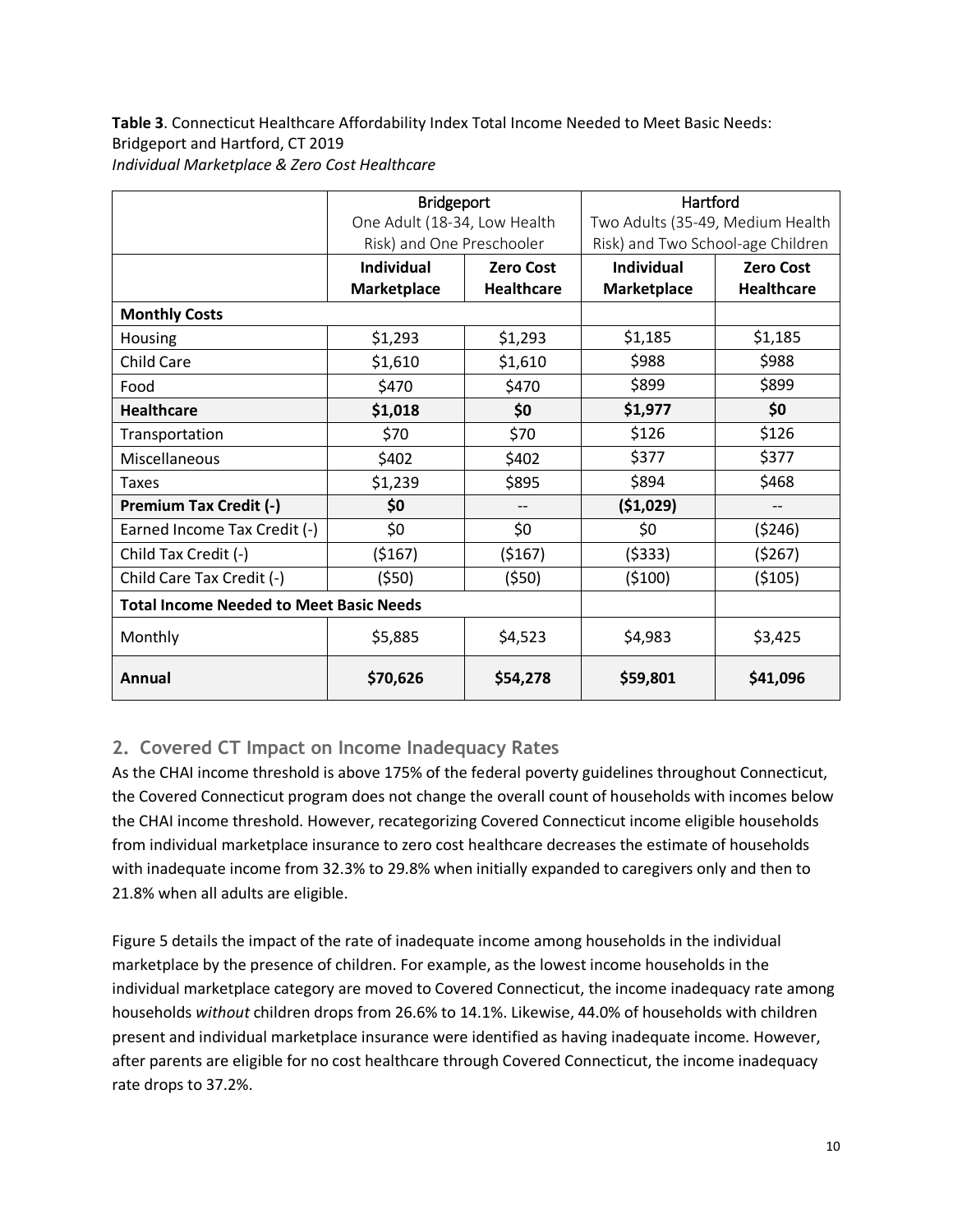<span id="page-10-0"></span>**Figure 5.** Percentage of Households with Inadequate Income by Children Present: CT 2019 *Individual Marketplace Insurance*





### **3. Covered CT Impact on Affordable Healthcare Rates**

This model estimates that the overall estimate of households with healthcare costs exceeding the spending target drops from 20.1% to 18.2% with the Covered Connecticut program. Overall, 4,611 new caregiver households and 12,742 adult only households would have had affordable healthcare costs within the Connecticut Household Healthcare Spending Target with the Covered Connecticut program. This means that *over 17,000 additional households will be defined as having affordable healthcare costs as a result of the expanded eligibility of the Covered Connecticut program.*

## **Combined Impact: American Rescue Plan Act (ARPA)** *Premium Tax Credit* **and Covered CT**

This model combines the previous two models, the ARPA changes to the premium tax credit as well as the income eligibility assumptions for the Covered Connecticut program.

### **1. ARPA PTC & Covered CT Impact on the Cost of Basic Needs**

The model combining the premium tax credit changes and the new Covered CT program utilizes the same income thresholds calculated in the individual examples above. To further demonstrate the impact of these policy changes on the definition of adequate income[, Figure 6](#page-11-0) shows the cost of meeting basic needs for a Waterbury family with two adults, one school-age child, and one teenager. Assuming this family has insurance purchased through the individual marketplace, before adjusting for any policy models, the net healthcare cost after the premium tax credit is \$777 per month and the family needs over \$57,000 annually to meet all their basic needs.

Above i[n Table 3](#page-6-1) we highlighted the dramatic impact that occurs with the removal of the premium tax credit income cap. For households with incomes below 400% of the FPG, ARPA expanded the premium tax credit for those already eligible. Considering the expanded ARPA subsidy, net healthcare costs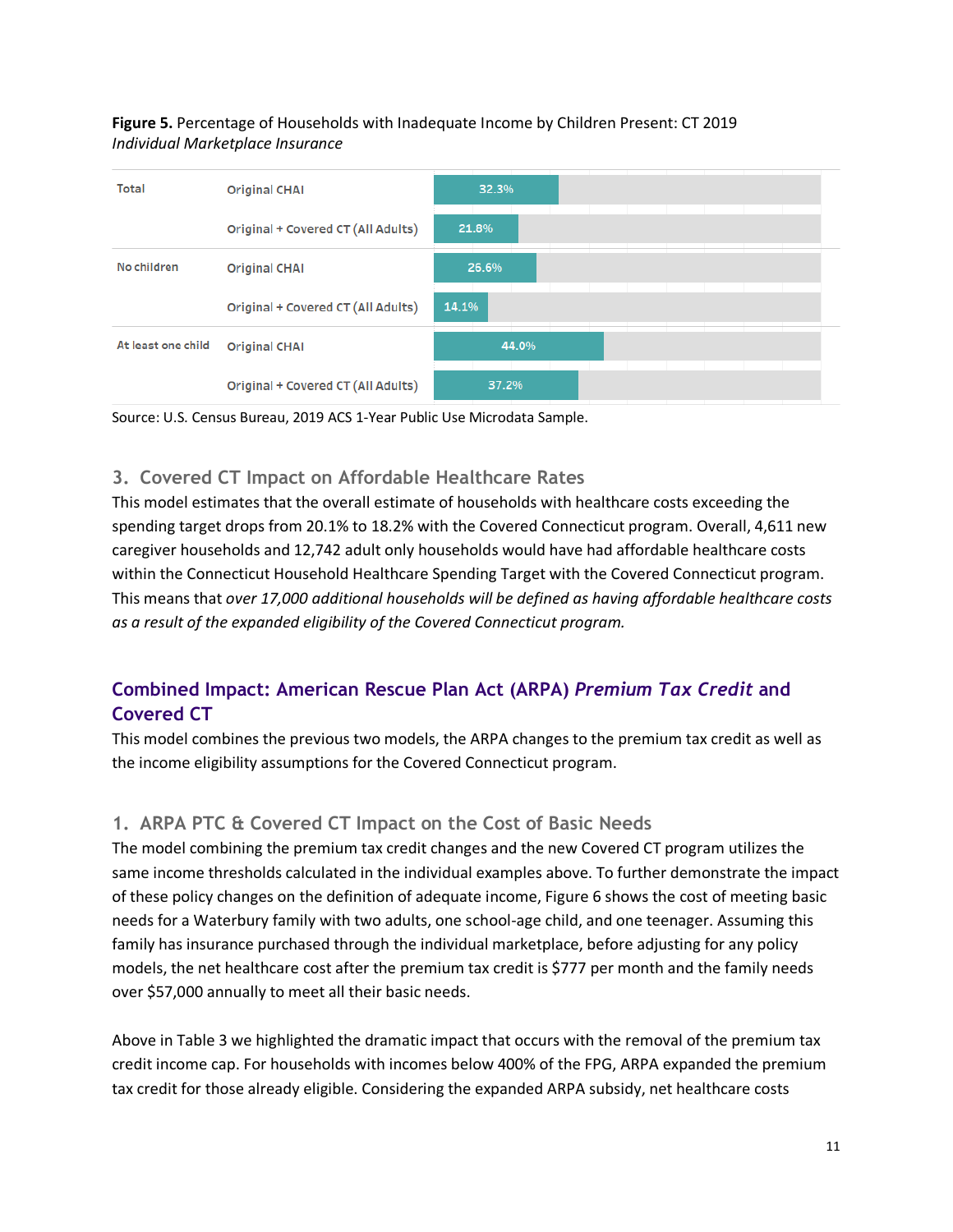decrease to \$544 per month and overall the family would need to earn \$4,000 less to cover the cost of their basic needs.

Without the cost of healthcare, the adults need to earn \$41,001 annually to meet the cost of all other basic needs—over \$16,000 less per year than with the full cost of healthcare. This is more than the difference in healthcare alone as taxes decrease with lower earnings plus they are now eligible for the federal and state Earned Income Tax Credit. With earnings at 160% of the federal poverty guideline, the family is eligible for zero healthcare through the new Covered CT program.

#### <span id="page-11-0"></span>**Figure 6.** Connecticut Healthcare Affordability Index Total Income Needed to Meet Basic Needs: Waterbury, CT 2019

|                                                | <b>Original CHAI</b>      | ARPA (PTC Only) + State EITC + Covered CT |                      |  |
|------------------------------------------------|---------------------------|-------------------------------------------|----------------------|--|
|                                                | Individual<br>Marketplace | Individual<br>Marketplace                 | Zero Cost Healthcare |  |
| <b>Monthly Costs</b>                           |                           |                                           |                      |  |
| Housing                                        | \$1,110                   | \$1,110                                   | \$1,110              |  |
| <b>Child Care</b>                              | \$607                     | \$607                                     | \$607                |  |
| Food                                           | \$909                     | \$909                                     | \$909                |  |
| <b>Healthcare</b>                              | \$2,038                   | \$2,038                                   | \$0                  |  |
| Transportation                                 | \$574                     | \$574                                     | \$574                |  |
| Miscellaneous                                  | \$384                     | \$384                                     | \$384                |  |
| Taxes                                          | \$826                     | \$728                                     | \$467                |  |
| Premium Tax Credit (-)                         | (\$1,261)                 | (\$1,483)                                 | \$0                  |  |
| Earned Income Tax Credit (-)                   | \$0                       | \$0                                       | (\$263)              |  |
| Child Tax Credit (-)                           | (\$333)                   | (\$333)                                   | (\$267)              |  |
| Child Care Tax Credit (-)                      | (\$100)                   | (\$100)                                   | (\$105)              |  |
| <b>Total Income Needed to Meet Basic Needs</b> |                           |                                           |                      |  |
| Monthly                                        | \$4,754                   | \$4,434                                   | \$3,417              |  |
| Annual                                         | \$57,048                  | \$53,204                                  | \$41,001             |  |

*Two Adults (35-49, Low Health Risk), One school-age Child, and One Teenager*

### **2. ARPA PTC & Covered CT Impact on Income Inadequacy Rates**

The next step in the analysis examines how the new income thresholds change the estimate of households with inadequate income for households with insurance purchased through the individual marketplace (se[e Figure 7\)](#page-12-0). As noted above, without applying any policy levers nearly a third (32.3%) of individual marketplace households were estimated to have income insufficient to cover the market cost of basic needs. We then estimated that the Covered Connecticut program would decrease the income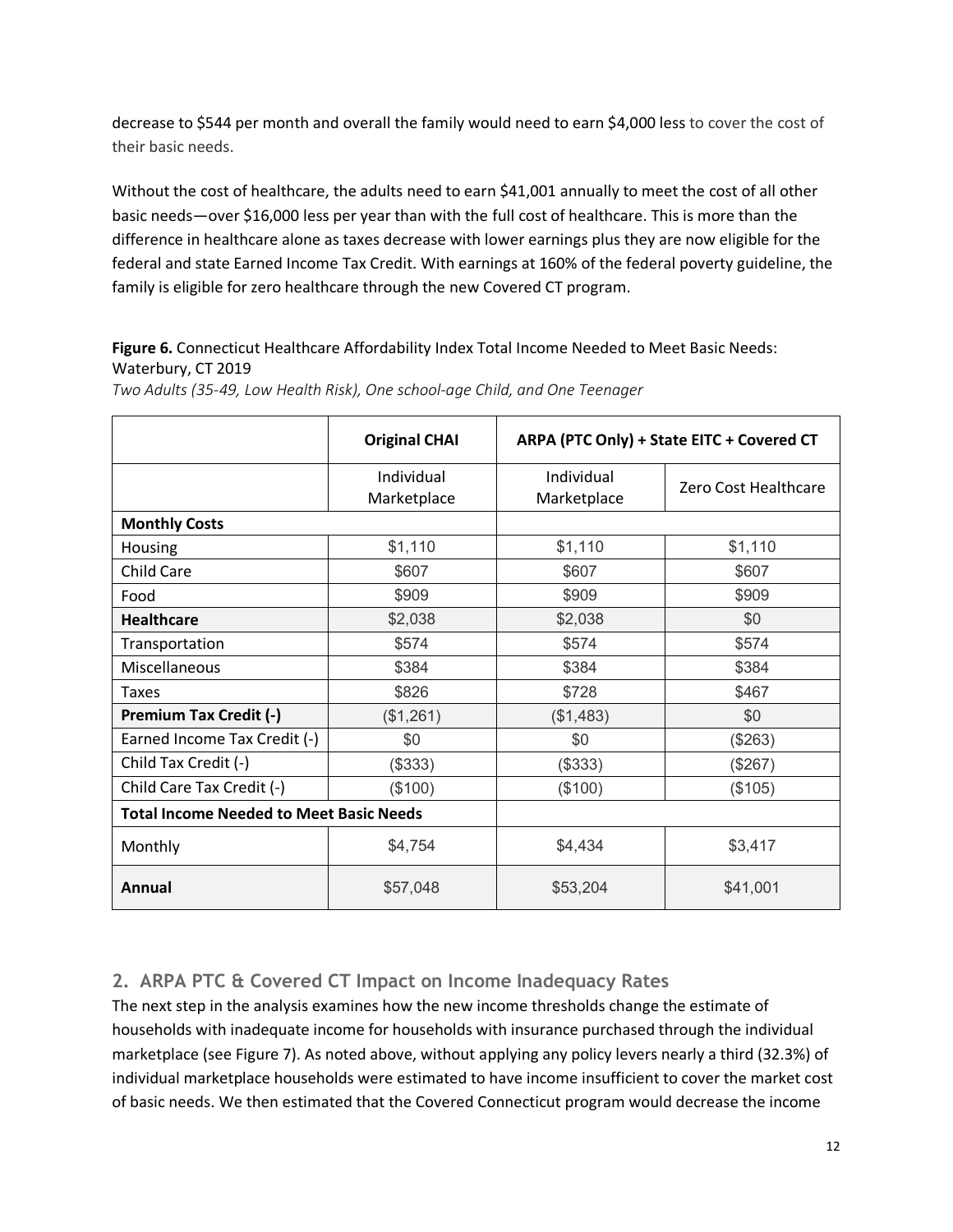inadequacy rate to 21.8% for households in the individual marketplace. Testing the impact of removing the premium tax credit income cap for households reduces the income inadequacy estimate to 15.0%. Overall, with the Covered Connecticut program and the income cap changes to the premium tax credit, we estimate that these changes *half* the percentage of individual marketplace households with inadequate income to meet their basic needs, including healthcare.



<span id="page-12-0"></span>**Figure 7.** Impact of Policy Changes on the Percentage of Households with Inadequate Income, 2019 *Individual Marketplace Insurance | Connecticut Healthcare Affordability Index*

### **3. ARPA PTC & Covered CT Impact on Affordable Healthcare Rates**

Our analysis of the 2019 ACS dataset finds the percentage of households with healthcare costs beyond the spending target drops from 20.0% with no policy levers modeled, to 18.2% after incorporating the full Covered Connecticut program, and then to 14.9% with the addition of the ARPA premium tax credit expansion. Overall, this model estimates that if the temporary ARPA provision was available in 2019, over 30,000 additional households would be defined as having affordable healthcare.

Among households with individual marketplace insurance, the rate of households with unaffordable healthcare costs is reduced by nearly half when the income threshold is adjusted with the temporary ARPA changes to the premium tax credit. If the ARPA changes are continued, the estimate of households with healthcare costs exceeding the spending target drops from 68.4% without any policy models included, to 63.5% with Covered Connecticut, and then to 36.2% with the ARPA premium tax credit reduction assumed. Overall, the combination of the Covered Connecticut program and the premium tax credit income cap removal reduces the percentage of households with healthcare costs beyond the spending target by 34 percentage points.

Source: U.S. Census Bureau, 2019 ACS 1-Year Public Use Microdata Sample.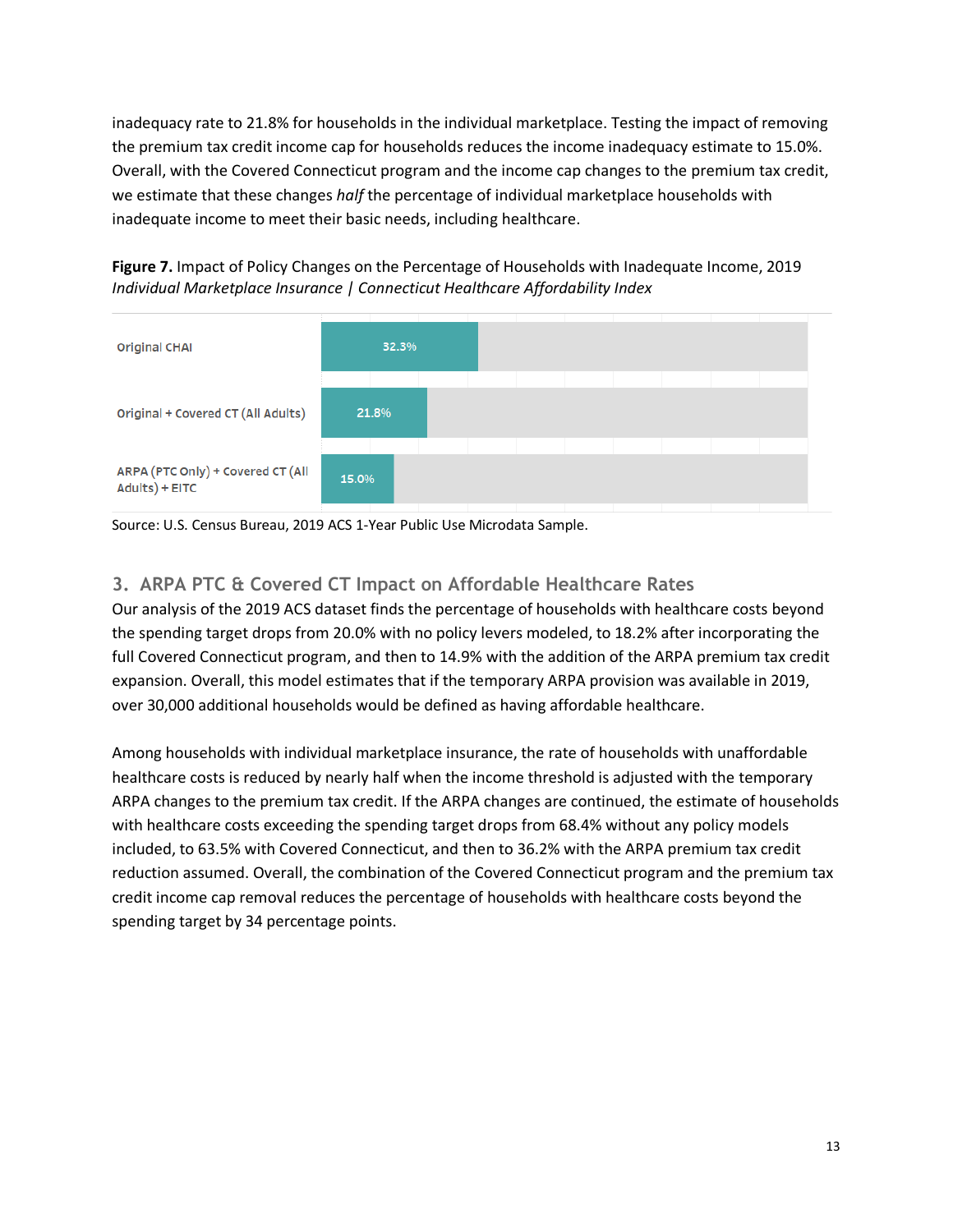**Figure 8.** Percentage of Households with Healthcare Expenses Exceeding the Connecticut Household Healthcare Spending Target: CT 2019 *Individual Marketplace*



Source: U.S. Census Bureau, 2019 ACS 1-Year Public Use Microdata Sample.

### **Cost Growth Benchmark**

While the Covered Connecticut program and the ARPA premium tax credit models reflect actual recent policy changes, the cost growth benchmark model applies a hypothetical scenario that estimates the impact on affordability if hospital inpatient and outpatient spending increased at the average Connecticut cost growth benchmark value. Using hospital commercial spending data prepared by Bailit Health, analysts at OSC and OHS projected that if commercial rates had grown at the cost growth benchmark level, healthcare costs would decline by 5.5% in the employer-sponsored market and 5.2% in the individual market. We applied those cost reductions to our three-prong approach to estimating healthcare affordability utilizing the model that has incorporated the Covered Connecticut program and the ARPA premium tax credit changes.

### **1. Cost Growth Benchmark Impact on the Cost of Basic Needs**

If healthcare costs are reduced by 5.5% and 5.2% in the employer-sponsored and individual marketplace, how much would the overall cost of basic needs decrease for Connecticut households? For a family with two adults and two school-age children with employer-sponsored insurance living in New London, their total healthcare costs reduced from \$618 to \$584 per month. The net effect of this after taxes would be a \$45 per month or \$541 annual reduction in the total income this family would need to meet basic needs. A similar impact occurs if this same family type had individual marketplace insurance. Healthcare costs would decrease from \$2,008 to \$1,904 per month and the premium tax credit amount would also decrease from \$1,350 to \$1,276 per month. The net effect on the total income needed to meet basic needs is a decrease of \$40 per month or \$477 annually.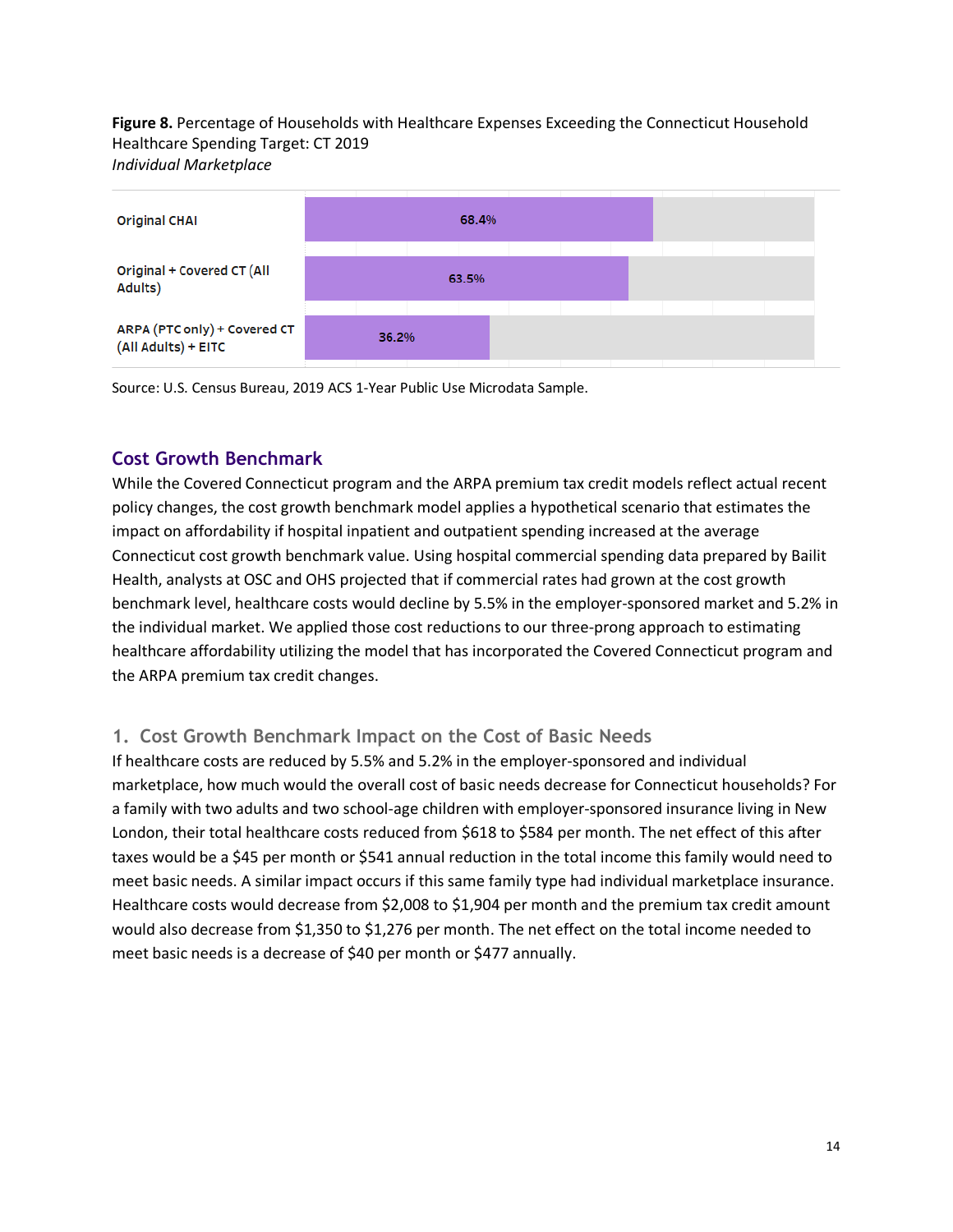**Table 4.** Connecticut Healthcare Affordability Index Total Income Needed to Meet Basic Needs: New London, CT 2019

|                                                | Employer-Sponsored   |                                        | Individual Marketplace             |                                        |  |  |
|------------------------------------------------|----------------------|----------------------------------------|------------------------------------|----------------------------------------|--|--|
|                                                | <b>Original CHAI</b> | <b>Cost Growth</b><br><b>Benchmark</b> | <b>ARPA (No PTC</b><br>income cap) | <b>Cost Growth</b><br><b>Benchmark</b> |  |  |
| <b>Monthly Costs</b>                           |                      |                                        |                                    |                                        |  |  |
| Housing                                        | \$1,143              | \$1,143                                | \$1,143                            | \$1,143                                |  |  |
| <b>Child Care</b>                              | \$771                | \$771                                  | \$771                              | \$771                                  |  |  |
| Food                                           | \$1,002              | \$1,002                                | \$1,002                            | \$1,002                                |  |  |
| <b>Healthcare</b>                              | \$618                | \$584                                  | \$2,008                            | \$1,904                                |  |  |
| Transportation                                 | \$537                | \$537                                  | \$537                              | \$537                                  |  |  |
| <b>Miscellaneous</b>                           | \$405                | \$405                                  | \$405                              | \$405                                  |  |  |
| <b>Taxes</b>                                   | \$867                | \$856                                  | \$886                              | \$876                                  |  |  |
| Premium Tax Credit (-)                         | \$0                  | \$0                                    | (\$1,350)                          | (\$1,276)                              |  |  |
| Earned Income Tax Credit (-)                   | \$0                  | \$0                                    | \$0                                | \$0                                    |  |  |
| Child Tax Credit (-)                           | (\$333)              | (\$333)                                | (\$333)                            | (\$333)                                |  |  |
| Child Care Tax Credit (-)                      | (\$100)              | (\$100)                                | (\$100)                            | (\$100)                                |  |  |
| <b>Total Income Needed to Meet Basic Needs</b> |                      |                                        |                                    |                                        |  |  |
| Monthly                                        | \$4,909              | \$4,864                                | \$4,969                            | \$4,929                                |  |  |
| Annual                                         | \$58,908             | \$58,367                               | \$59,627                           | \$59,150                               |  |  |

*Individual Marketplace Insurance & Zero Cost Healthcare |* 

*Two Adults (35-49, Low Health Risk) and Two School-age Children*

### **2. Cost Growth Benchmark Impact on Income Inadequacy Rates**

Despite the relatively smaller share that healthcare costs have within most family budgets, reducing the costs by 5.5% and 5.2% had a positive change in the rate of households with inadequate income. Incorporating the cost growth benchmark model into the previous policy models (no PTC income cap, Covered Connecticut, and the expanded state EITC), over 400 less employer-sponsored insurance households are estimated to have inadequate income. Additionally, over 300 households in the individual marketplace are estimated to have adequate income if the overall healthcare cost had been limited by the cost growth benchmark, decreasing the income inadequacy rate from 15.0% to 14.7%. Overall, this model estimates that if healthcare costs were reduced by the cost growth benchmark percentage in 2019, over 700 additional households would have adequate income to meet their basic needs.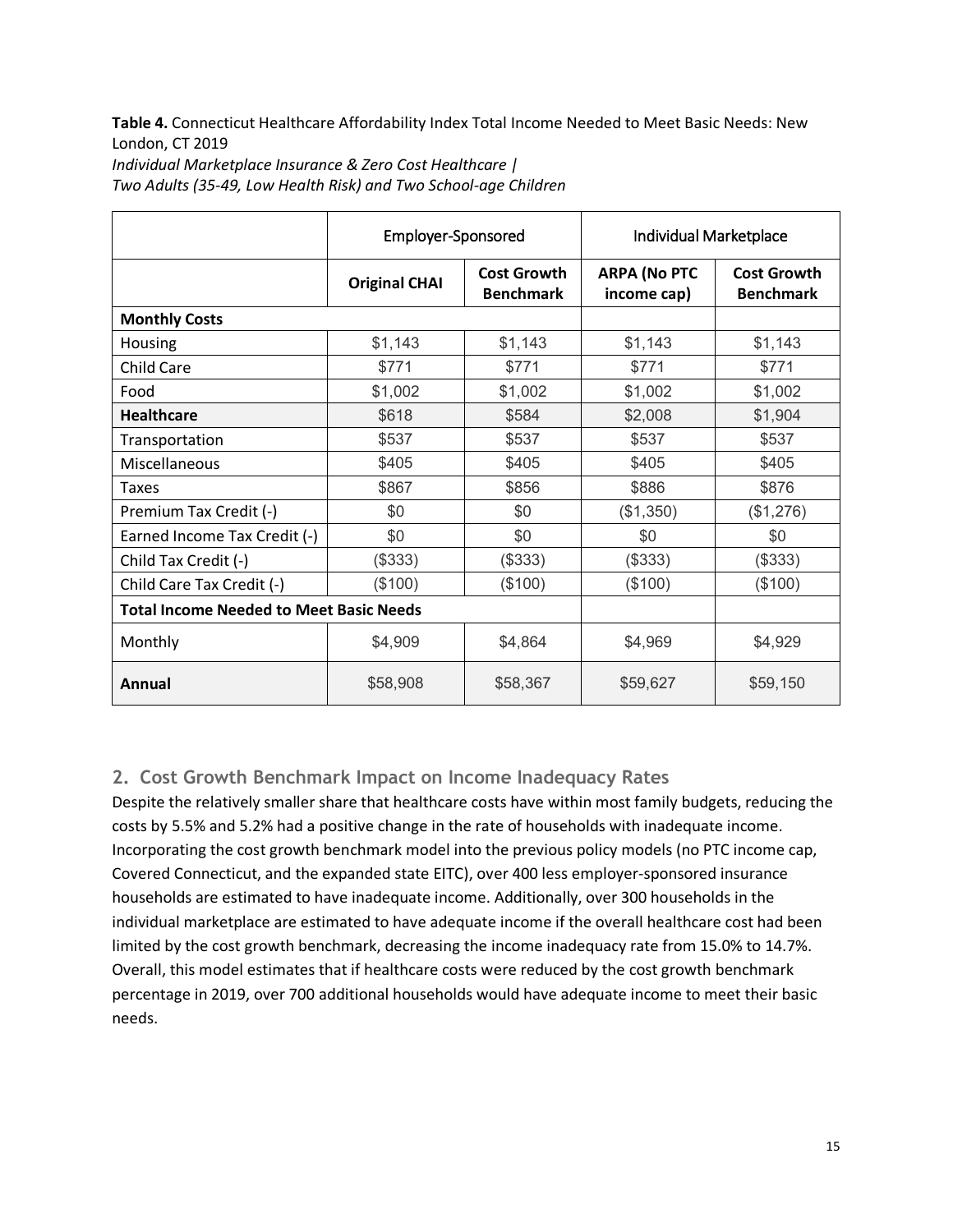**Figure 9.** Impact of Policy Changes on the Percentage of Households with Inadequate Income: CT 2019 *Employer-Sponsored & Individual Marketplace Insurance | Connecticut Healthcare Affordability Index*



Source: U.S. Census Bureau, 2019 ACS 1-Year Public Use Microdata Sample.

### **3. Cost Growth Benchmark Impact on Affordable Healthcare Rates**

The largest impact of the cost growth benchmark model appears among the affordable healthcare rates. Our analysis of the 2019 ACS dataset finds the percentage of households with healthcare costs beyond the spending target drops from 14.9% after incorporating the full Covered Connecticut program and the ARPA removal of the income cap for the premium tax credit to 13.4% with the healthcare cost reductions of the cost growth benchmark. Among households in the individual marketplace category, the rate of households with unaffordable healthcare costs decreases from 36.2% in the previous model to 33.9% after accounting for the cost growth benchmark limit. Overall, *reducing healthcare costs by the cost growth benchmark model results in over 14,000 additional households with affordable healthcare according to the Connecticut Household Healthcare Spending Target*.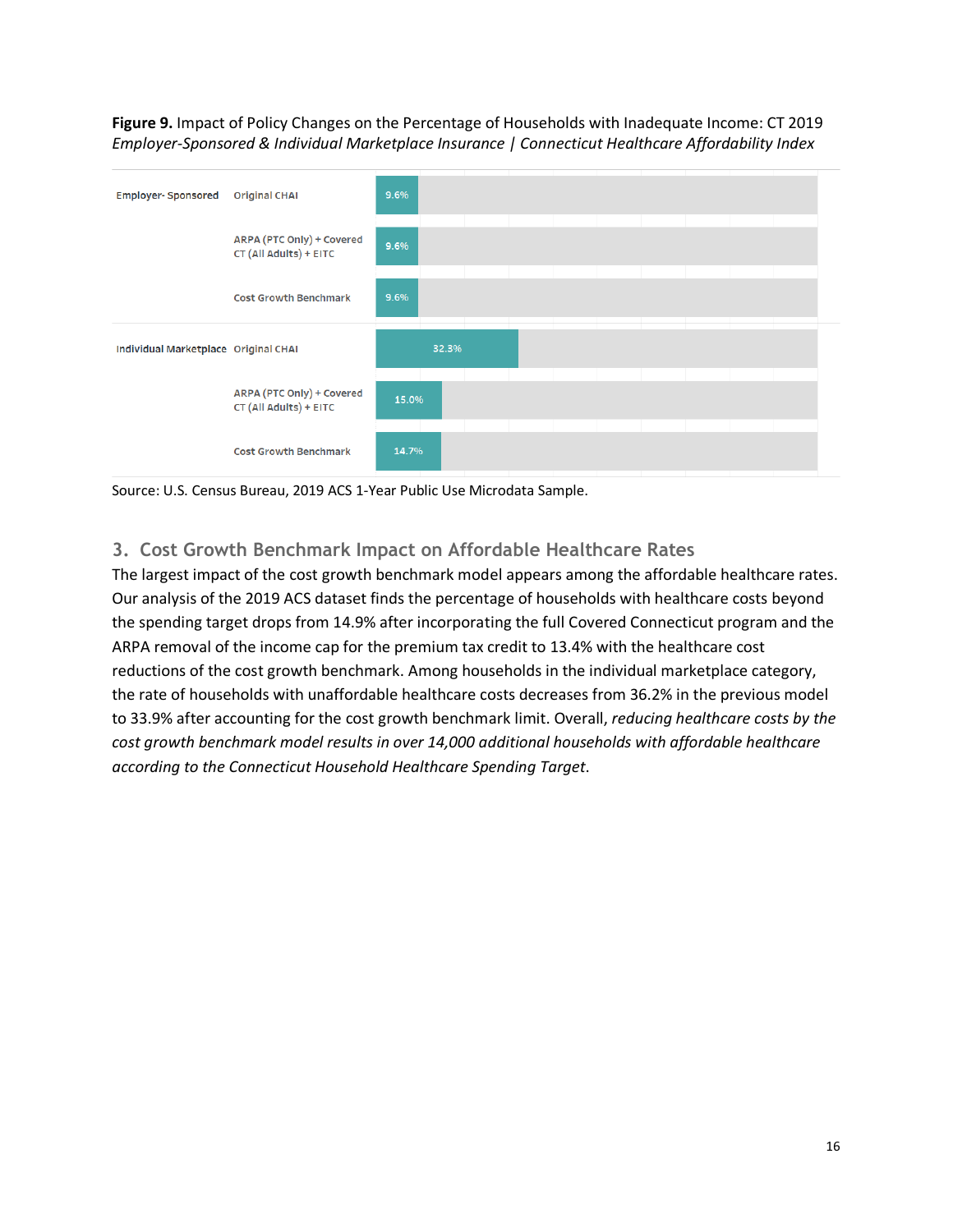**Figure 10.** Percentage of Households with Healthcare Expenses Exceeding the Connecticut Household Healthcare Spending Target by Insurance Category: CT 2019

| <b>All Households</b>            | <b>Original CHAI</b>                                | 20.0% |       |       |  |  |  |
|----------------------------------|-----------------------------------------------------|-------|-------|-------|--|--|--|
|                                  | ARPA (PTC only) + Covered CT<br>(All Adults) + EITC | 14.9% |       |       |  |  |  |
|                                  | <b>Cost Growth Benchmark</b>                        | 13.4% |       |       |  |  |  |
| Employer-Sponsored Original CHAI |                                                     | 15.6% |       |       |  |  |  |
|                                  | ARPA (PTC only) + Covered CT<br>(All Adults) + EITC | 15.6% |       |       |  |  |  |
|                                  | <b>Cost Growth Benchmark</b>                        | 13.7% |       |       |  |  |  |
| Individual<br>Marketplace        | <b>Original CHAI</b>                                |       |       | 68.4% |  |  |  |
|                                  | ARPA (PTC only) + Covered CT<br>(All Adults) + EITC |       | 36.2% |       |  |  |  |
|                                  | <b>Cost Growth Benchmark</b>                        |       | 33.9% |       |  |  |  |

Source: U.S. Census Bureau, 2019 ACS 1-Year Public Use Microdata Sample.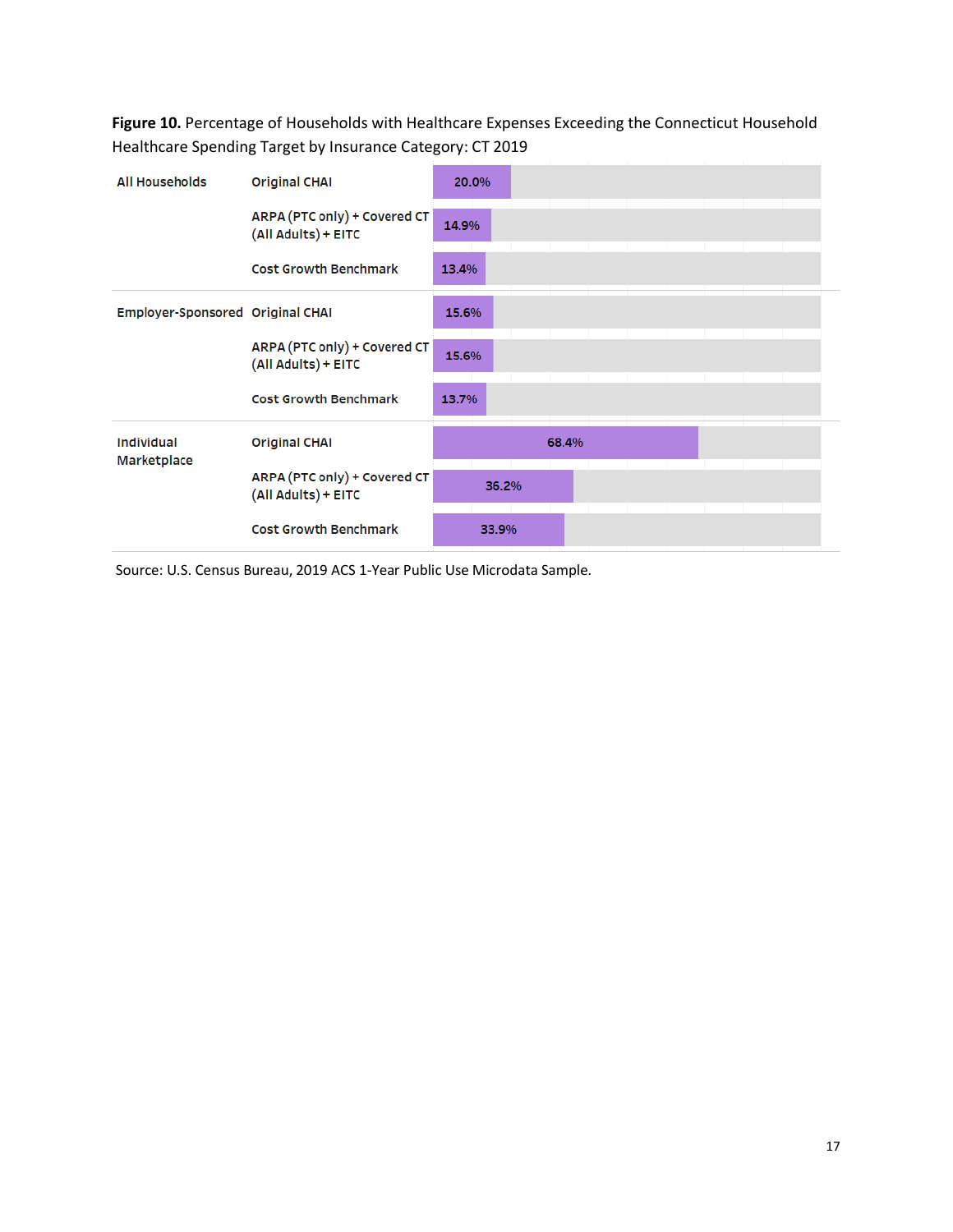# Impact of Policy Models by Demographic Characteristics

Policies impacting healthcare affordability have varying impact across household demographic characteristics. [Table 5](#page-17-0) compares the rate of households with unaffordable healthcare costs according to the Connecticut Households Healthcare Spending Target between the Original CHAI and the final model combining the impact of the ARPA premium tax credit changes, the expanded state EITC, the Covered CT program, and the cost growth benchmark.

- For example, likely reflecting that healthcare costs in the individual marketplace increase with age, these models have a greater reduction in the percentage of households headed by adults over 50 exceeding the spending target.
- On the other hand, households with young children are less likely to experience a shift in healthcare affordability due to the percentage of the budget accounted for by the high cost of child care.
- This model estimates that households living in Toland, New Haven, and Fairfield counties experience the largest shift in the percentage of households with unaffordable healthcare according to the spending target. Overall, applying these models lowers the count of households with unaffordable healthcare, according to the spending target, by over 19,000 additional households in Fairfield County and over 17,000 additional households in New Haven County.
- <span id="page-17-0"></span>• Asian and Latinx households are estimated to have the largest decrease in unaffordable healthcare rates.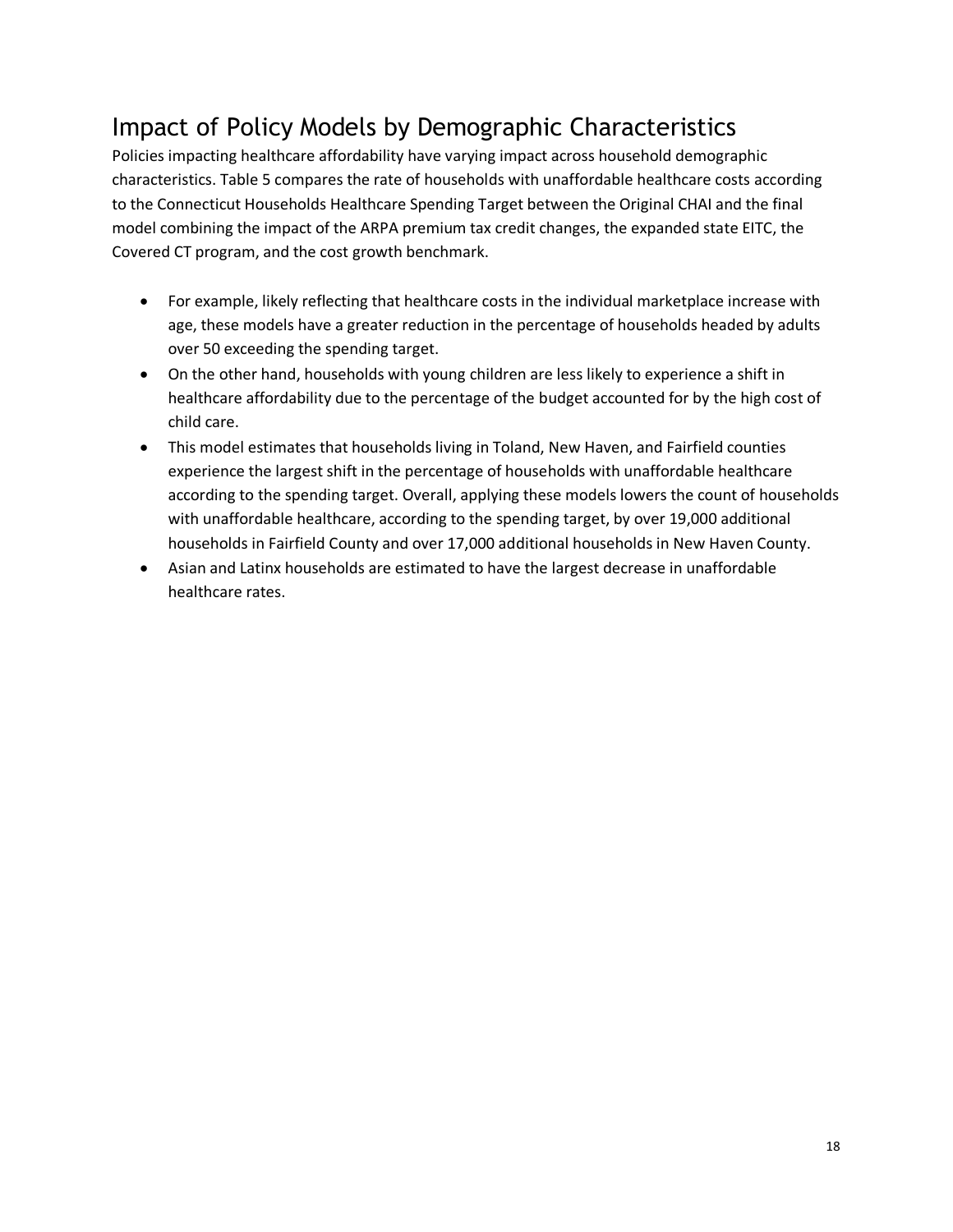**Table 5.** Impact of Policy Models on the Percentage of Households with Healthcare Costs Exceeding the Connecticut Household Healthcare Spending Target by Select Demographic Characteristics: CT 2019 *All Households*

|                                                 | <b>Original CHAI</b> | <b>Combined impact of all</b><br>policy models* | <b>Difference</b> |
|-------------------------------------------------|----------------------|-------------------------------------------------|-------------------|
| Age of householder                              |                      |                                                 |                   |
| 18-34                                           | 18.7%                | 12.7%                                           | 6.0%              |
| 35-49                                           | 19.3%                | 13.4%                                           | 6.0%              |
| 50-64                                           | 21.4%                | 13.7%                                           | 7.7%              |
| Age of youngest child                           |                      |                                                 |                   |
| Age of youngest child less than 6               | 23.2%                | 18.7%                                           | 4.5%              |
| Age of youngest child more than 6               | 23.5%                | 17.5%                                           | 6.0%              |
| No children                                     | 18.0%                | 10.5%                                           | 7.5%              |
| County                                          |                      |                                                 |                   |
| <b>Fairfield County</b>                         | 24.5%                | 16.4%                                           | 8.0%              |
| <b>Hartford County</b>                          | 15.0%                | 10.3%                                           | 4.7%              |
| Litchfield County                               | 17.9%                | 13.4%                                           | 4.5%              |
| Middlesex County                                | 18.4%                | 13.5%                                           | 4.9%              |
| New Haven County                                | 21.3%                | 13.2%                                           | 8.1%              |
| New London County                               | 20.5%                | 14.3%                                           | 6.2%              |
| <b>Tolland County</b>                           | 20.7%                | 12.2%                                           | 8.5%              |
| Windham County                                  | 20.4%                | 13.5%                                           | 6.9%              |
| <b>Family type</b>                              |                      |                                                 |                   |
| No children                                     | 18.0%                | 10.5%                                           | 7.5%              |
| Married with children                           | 19.3%                | 14.9%                                           | 4.3%              |
| Single father                                   | 39.4%                | 31.2%                                           | 8.2%              |
| Single mother                                   | 28.5%                | 21.3%                                           | 7.3%              |
| Race/ethnicity of householder                   |                      |                                                 |                   |
| American Indian or Alaska Native                | 9.0%                 | 4.4%                                            | 4.6%              |
| Asian, Native Hawaiian, and Pacific<br>Islander | 19.9%                | 11.5%                                           | 8.4%              |
| <b>Black or African American</b>                | 24.6%                | 18.7%                                           | 5.9%              |
| Latinx                                          | 29.1%                | 21.5%                                           | 7.6%              |
| White                                           | 17.1%                | 10.7%                                           | 6.4%              |

\*ARPA Premium Tax Credit changes, expanded State EITC, Covered CT program, and the Cost Growth Benchmark model

Source: U.S. Census Bureau, 2019 ACS 1-Year Public Use Microdata Sample.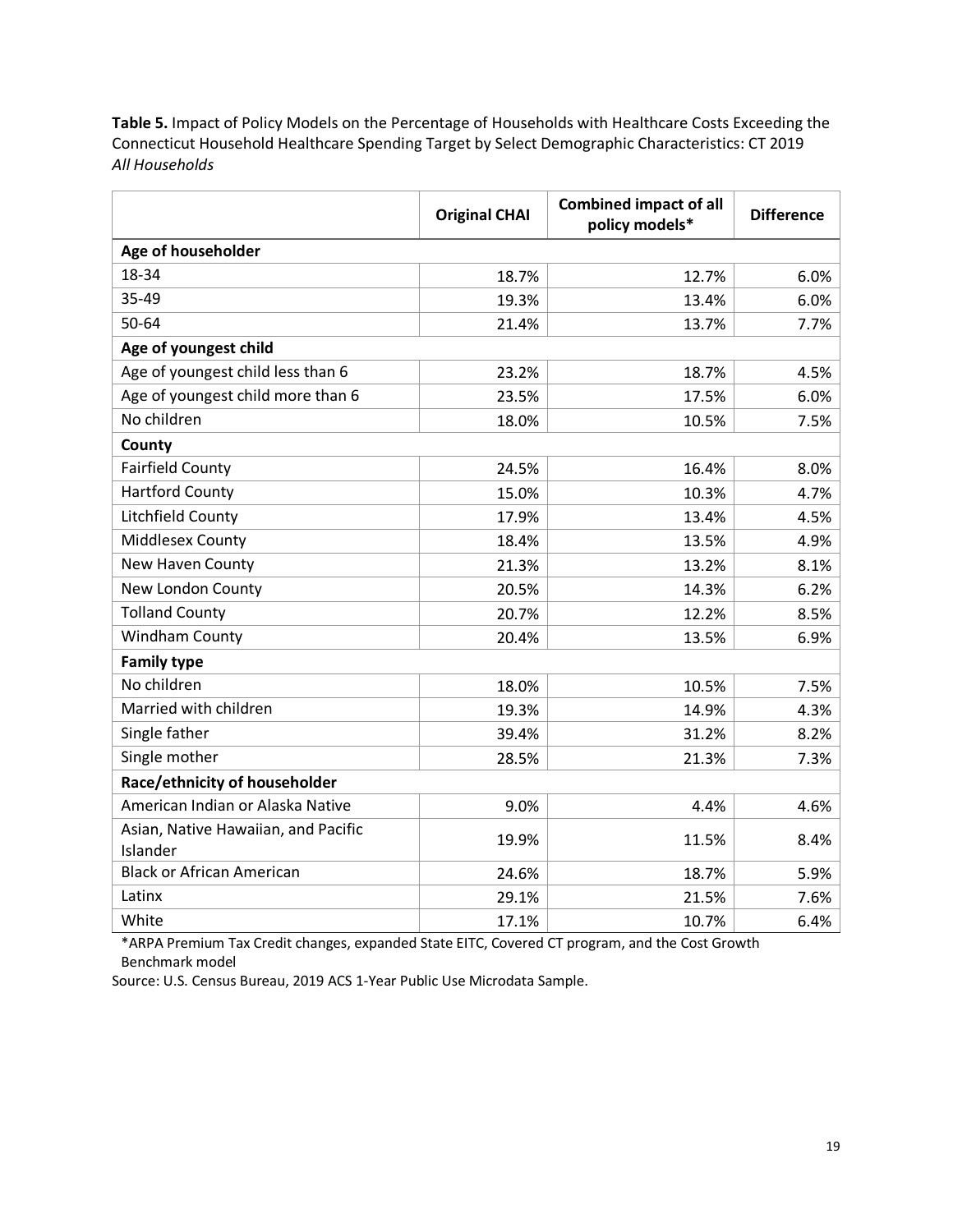# Conclusion

The findings from this brief demonstrate that policy increasing the affordability of healthcare can have a substantial impact on the ability of Connecticut households to meet their basic needs—preventing hardships and debilitating debt. Overall, the expansion of the premium tax credit, the new Covered Connecticut program, and the cost growth benchmark results in an estimate that over 8,500 additional households would be able to afford their basic needs. Furthermore, focusing specifically on the cost of healthcare, if all of these policy changes—the ARPA premium tax credit changes, the expanded Connecticut EITC, and the cost growth benchmark—had been enacted in 2019, our model estimates that *over 62,000 more households would have healthcare costs within the Connecticut Household Healthcare Spending Target*. Healthcare is just one of several basic expenses Connecticut households need to get by at the bare minimum: further changes to income inadequacy rates will require comprehensive policies addressing not only healthcare but also the costs of housing, child care, transportation, and taxes.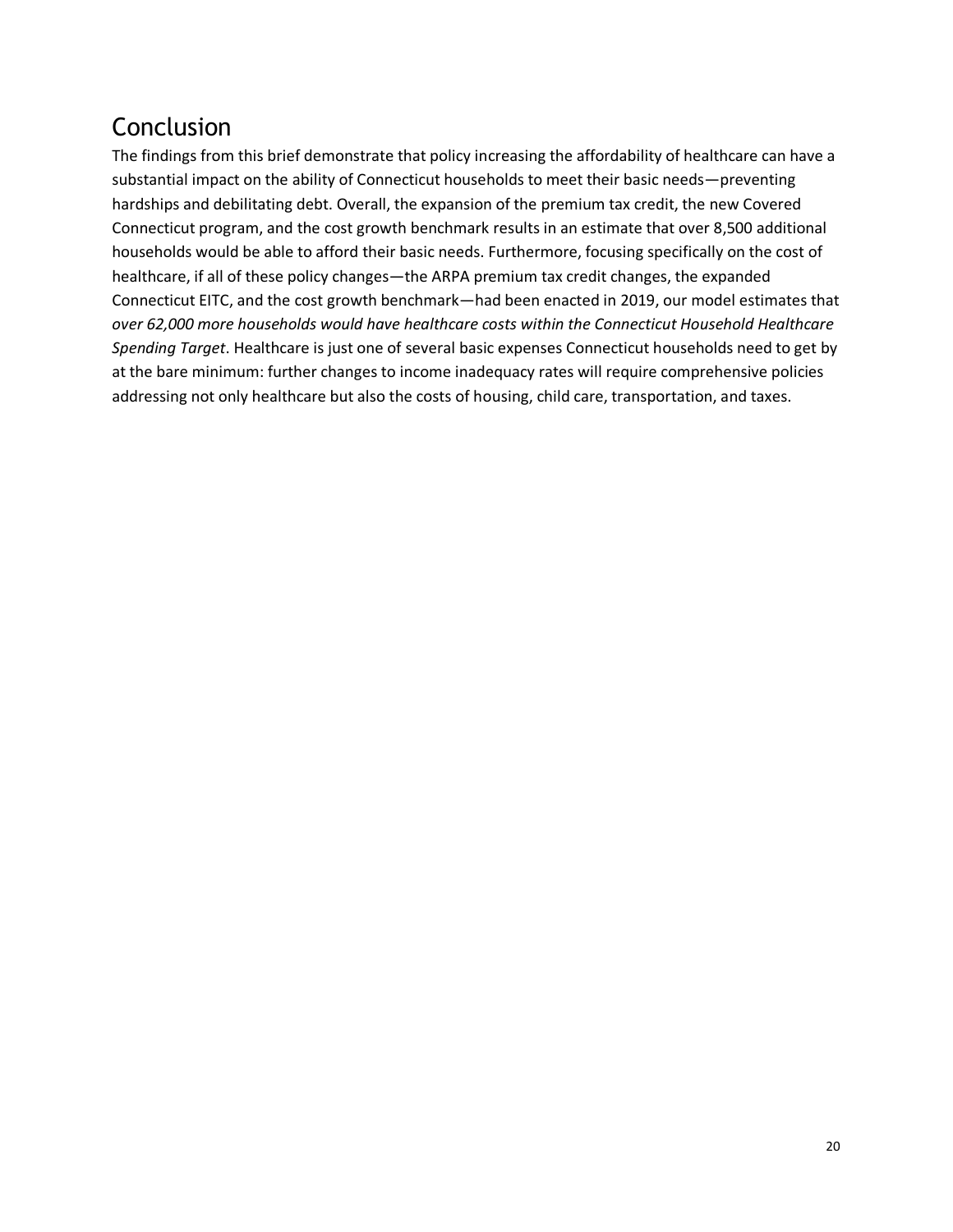# Appendix: Methodology and Assumptions

This appendix explains the methodology, assumptions, and sources used to calculate the Connecticut Healthcare Affordability Index (CHAI), the estimate of the Connecticut income inadequacy rates, and the estimate of affordable healthcare rates. Additionally, we provide further details on the assumptions made for each health policy model.

### **CHAI Assumptions and Data Sources**

CHAI starts with the Self-Sufficiency Standard for Connecticut but differentiates the healthcare costs to account for factors that impact affordability, including differences in insurance coverage, age premiums, and increased out-of-pocket costs based on health risk scores.<sup>[4](#page-20-0)</sup>

As with the original Self-Sufficiency Standard, the healthcare costs in CHAI are a combination of premium and out-of-pocket costs. In addition, CHAI incorporates additional factors impacting healthcare costs for individuals and families. Specifically, premiums are calculated for three types of health insurance coverage (employer sponsored, individual marketplace, Medicaid) and the out-of-pocket costs are calculated for three health risk scores (low, medium, high).<sup>[5](#page-20-1)</sup> For employer-sponsored and individual marketplace coverage, each of these is varied by three age groups (18-34, 35-49, 50-64) and three health risk scores (low, medium, high). Because there are no premium and out-of-pocket costs for Medicaid, the Medicaid CHAI is not varied.

### **Employer-sponsored Premiums**

The premiums for employer-sponsored health insurance are calculated based on data from the 2019 Medical Expenditure Panel Survey (MEPS) and adjusted geographically based on territory factors provided by Anthem.<sup>[6](#page-20-2)</sup> Anthem Health Plans is one of the largest providers of health insurance in the state of Connecticut and has nearly a third of the market share.<sup>[7](#page-20-3)</sup> Anthem sets three rating areas for the state of Connecticut based on county groups with the exception of the town of Waterbury which is

<span id="page-20-2"></span><sup>6</sup> U.S. Department of Health and Human Services Agency for Healthcare Research and Quality, Medical Expenditure Panel Survey. "Table II.C.2 Average total employee contribution (in dollars) per enrolled employee

<span id="page-20-0"></span> <sup>4</sup> For details on the methodology of the Self-Sufficiency Standard and the non-healthcare cost components of CHAI, see *[Appendix A: Methodology, Assumptions, and Sources](https://selfsufficiencystandard.org/connecticut/wp-content/uploads/2021/10/CT2019_SSS.pdf)* of the Self-Sufficiency Standard for Connecticut 2019. <sup>5</sup> A separate CHAI for uninsured households is not calculated as by definition there is no premium for uninsured

<span id="page-20-1"></span>households, and without coverage, there is no claims data to determine out-of-pocket costs.

for single coverage at private-sector establishments that offer health insurance by firm size and State: United States, 2019," https://meps.ahrq.gov/data\_stats/summ\_tables/insr/state/series\_2/2019/tiic2.

htm; "Table II.D.2 Average total employee contribution (in dollars) per enrolled employee for family coverage at private-sector establishments that offer health insurance by firm size and State: United States, 2019," https://meps.ahrq.gov/data\_stats/summ\_tables/insr/state/series\_2/2019/tiid2.htm; "Table II.E.2 Average total employee contribution (in dollars) per enrolled employee for employee-plus-one coverage at private-sector establishments that offer health insurance by firm size and State: United States, 2019," [https://meps.ahrq.gov/data\\_stats/summ\\_tables/insr/state/series\\_2/2019/tiie2.htm.](https://meps.ahrq.gov/data_stats/summ_tables/insr/state/series_2/2019/tiie2.htm)

<span id="page-20-3"></span> $^7$  Kaiser Family Foundation, "Market Share and Enrollment of Largest Three Insurers – Individual Market," https://www.kff.org/private-insurance/state-indicator/market-share-and-enrollment-oflargestthree-insurers-individual-market (accessed August 11, 2020).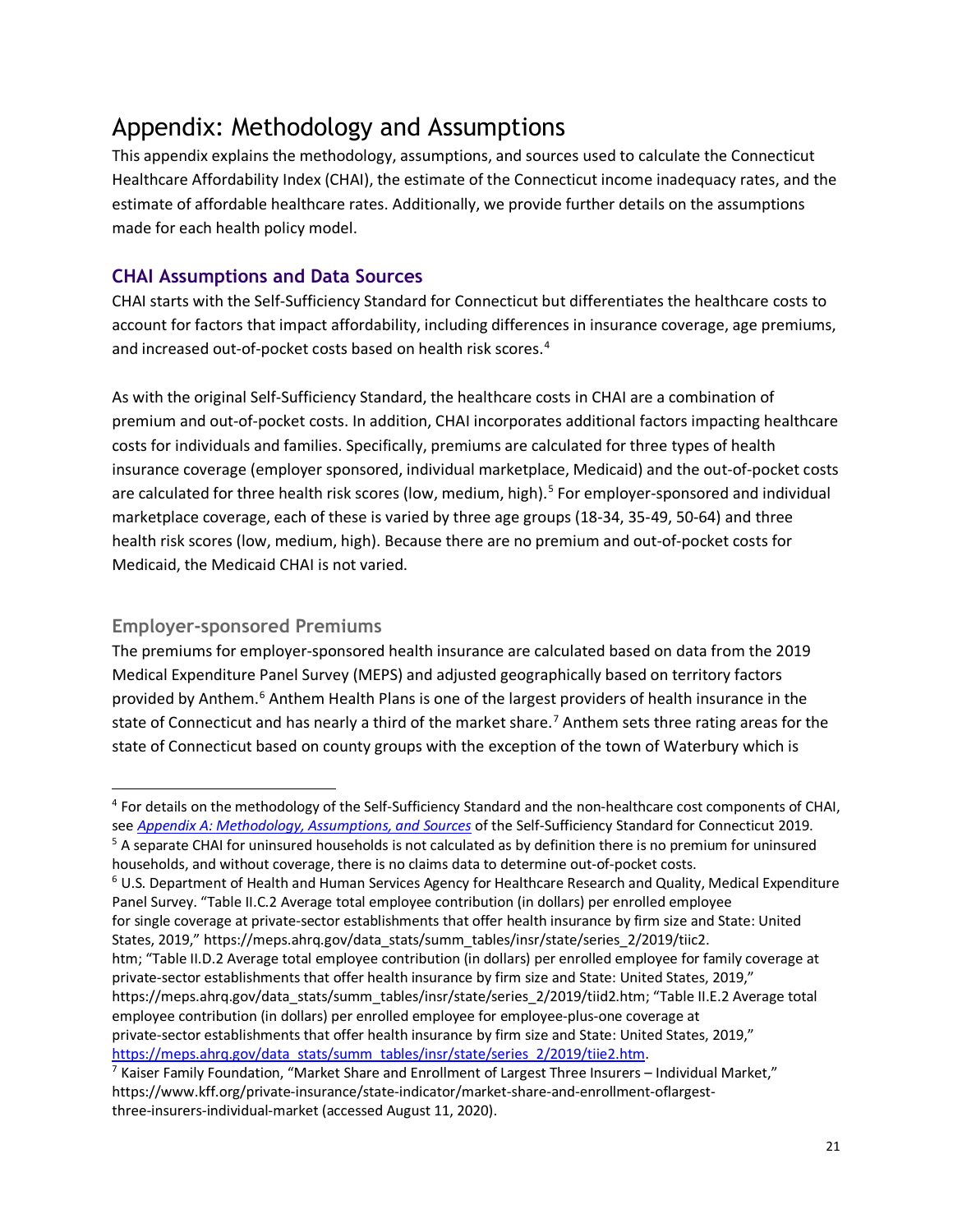assigned to a separate area than the county. The statewide average employee contribution is adjusted geographically based on these three territory factors set by Anthem.<sup>[8](#page-21-0)</sup>

The employee share of the premium is applied to the households as follows:

- Households with one member are assigned the single employee premium value
- Households with two members are assigned the employee +1 premium value
- Households with three or more members are assigned the family premium value

### **Individual Marketplace**

The health insurance premium for the individual marketplace category varies by type of plan, participant ages, and rating area plus it includes the premium tax credit that offsets the total premium cost.

#### Plan Type

The individual marketplace (Access Health CT) in Connecticut is made up of several different plan options with Anthem and CBI as the primary carriers of plans. The marketplace organizes plan types into metal level: Catastrophic, Bronze, Silver, and Gold. Typically, Bronze plans have lower monthly premiums and higher out-of-pocket costs while Gold plans have the highest premiums and lowest out-of-pocket costs. CHAI uses the CBI's Choice Silver Standard as the representative plan from the individual marketplace as it was the most commonly selected plan in 201[9](#page-21-1) (32,295 subscribers). $9$ 

#### Age

In the individual marketplace, the premium for a household is composed of the cost for each member which varies by age. CHAI uses the premium rate for a 30-year-old for the 18-34 age bracket, a 40-yearold for the 35-49 age bracket, and a 55-year-old for the 50-64 age bracket. As the individual marketplace has one premium rate for children under the age of 15, CHAI premium costs have one premium rate for infants, preschoolers, and school-age children, while teenagers are assigned the premium for 17-yearolds.

#### Rating Area

The ACA provides that each state has a set number of geographic rating areas that all providers must use to set their rates. In Connecticut, there are eight rating areas that correspond to each county.<sup>[10](#page-21-2)</sup>

### Premium Tax Credit

If the total CHAI income falls into the eligibility bracket of being between 100% and 400% of the previous year's federal poverty guidelines (FPG), then the premium tax credit (PTC) is calculated. The PTC caps the percentage of income a family spends on the health insurance premium between 2.08% - 9.86% of household income; the calculation of the PTC uses the second lowest cost silver plan and a

<span id="page-21-0"></span> <sup>8</sup> Source: Personal communication with Miriam Miller (Miriam.Miller@ct.gov) on December 18, 2019.

<span id="page-21-1"></span><sup>&</sup>lt;sup>9</sup> Source: Personal communication with Access Health CT by Sarju Shah at UConn AIMS, December 11, 2019.

<span id="page-21-2"></span><sup>10</sup> See https://www.cms.gov/CCIIO/Programs-and-Initiatives/Health-Insurance-Market-Reforms/ct-gra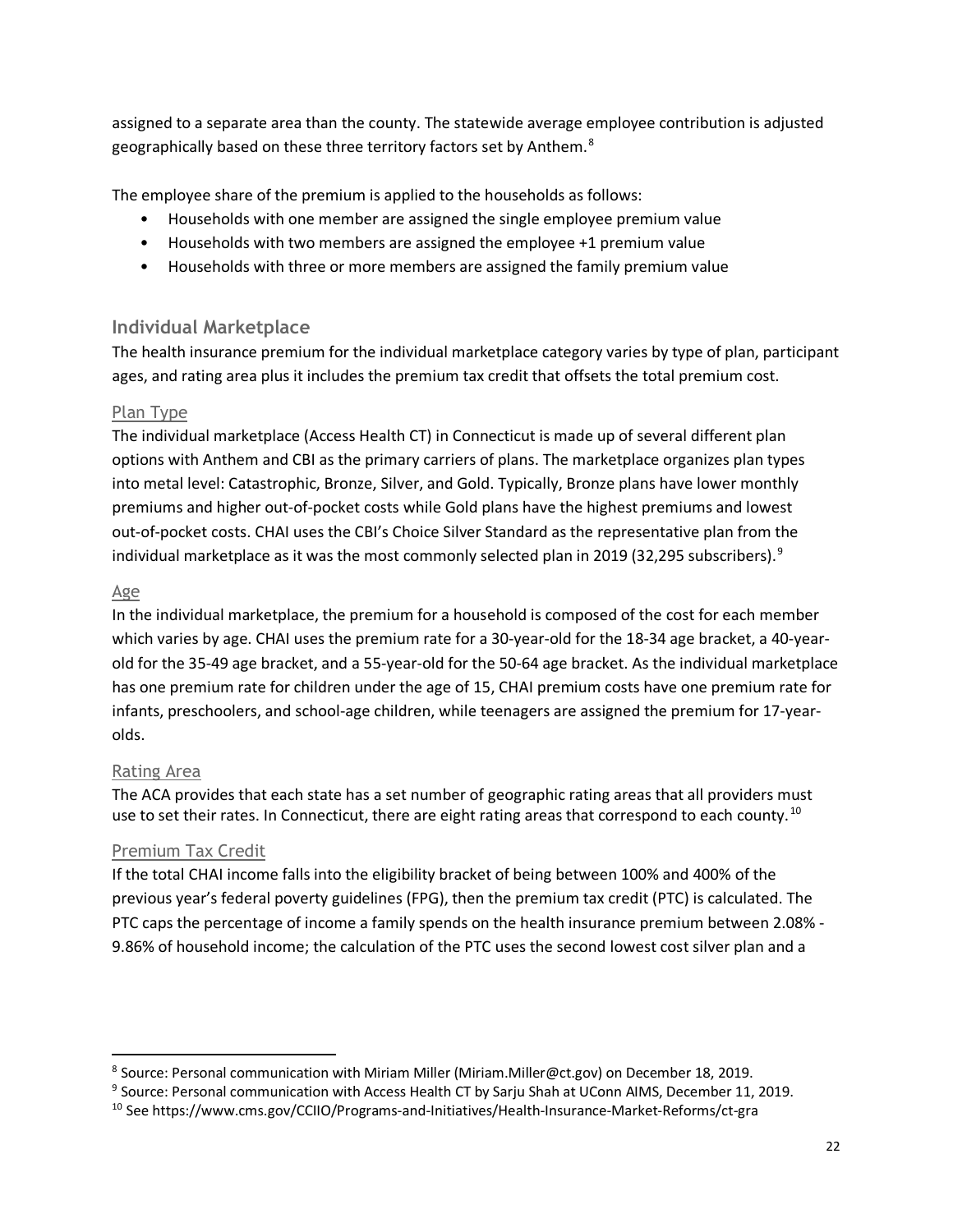sliding percentage of income.<sup>[11](#page-22-0)</sup> The lower the income (the total CHAI in this case), the higher the credit, and the more the cost of the health insurance premium is reduced.<sup>[12](#page-22-1)</sup>

### **Medicaid**

In Connecticut, Medicaid is administered by the HUSKY Health program and is known as HUSKY A and HUSKY D. As Medicaid charges no costs to participants, the healthcare costs are shown as zero in the Medicaid CHAI.

### **Out-of-Pocket Costs**

Out-of-pocket costs, consisting of medical and prescription drugs costs, were calculated by Analytics and Information Management Solutions at the University of Connecticut using the Connecticut All-Payer Claims Databases (APCD) Limited Data Set. The out-of-pocket costs vary by county, age group (0-17, 18- 34, 35-49, 50-64), gender (male or female), and health risk score (low, medium, high). Out-of-pocket cost data was applied to CHAI family types following the same assumptions of the Self-Sufficiency Standard: $13$ 

- A single-person household is one adult male
- A single-parent household is one adult female
- A two-adult household is one adult male and one adult female
- A third adult in a household is assigned the average of one adult male and one adult female.

As the Self-Sufficiency Standard does not vary cost data by children's gender, the out-of-pocket cost is calculated without a gender breakdown for children. CHAI assumes the same risk score per adult and does not vary risk score for children.

### **CHAI Income Inadequacy Methodology and Assumptions**

### **Data and Sample**

This study uses data from the 2019 1-Year American Community Survey by the U.S. Census Bureau. The ACS publishes social, housing, and economic characteristics for demographic groups covering a broad spectrum of geographic areas with populations of 65,000 or more in the United States and Puerto Rico.

<span id="page-22-0"></span> <sup>11</sup> See https://www.irs.gov/pub/irs-drop/rp-18-34.pdf and https://www.cms.gov/CCIIO/Programs-and-Initiatives/Health-Insurance-Market-Reforms/ct-gra

<span id="page-22-1"></span> $12$  Although some families may be eligible for cost sharing, to reduce their out-of-pocket costs, this varies by individual, and presumably is already reflected in the out-of-pocket costs.

<span id="page-22-2"></span><sup>&</sup>lt;sup>13</sup> Gendered costs in the Standard are typically limited to food costs. All other Self-Sufficiency Standard costs, such as housing, do not vary based on gender. Note that costs for children do not vary by gender.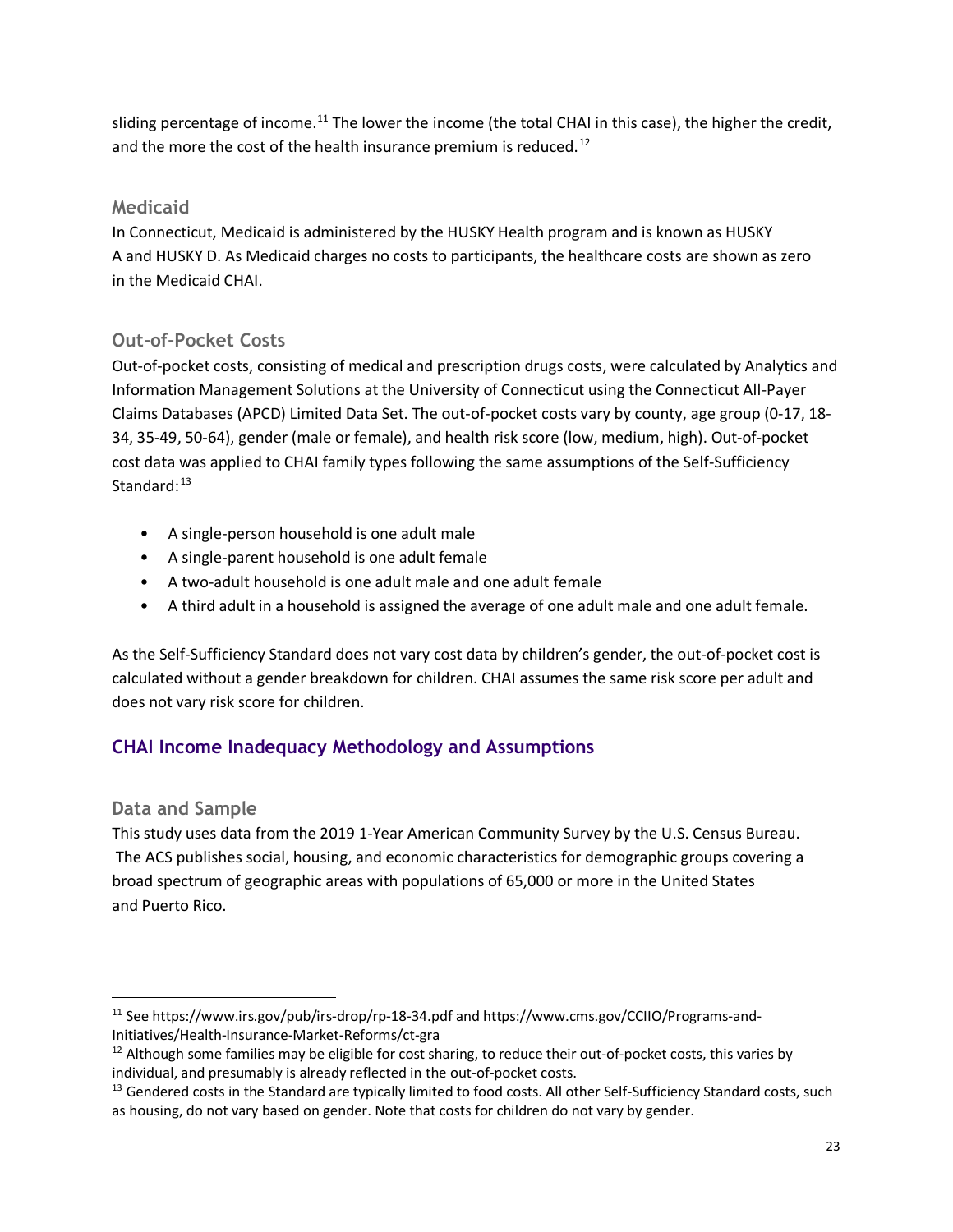The 2019 Public Use Microdata Sample (PUMS) is a set of data files that contains records of a onepercent sample of all housing units surveyed. For determining the PUMS sample size, the size of the housing unit universe is the ACS estimate of the total number of housing units.

The most detailed geographic level in the ACS available to the public with records at the household and individual level is the Public Use Microdata Sample Areas (PUMAs), which are special, non-overlapping areas that partition a state. Each PUMA, drawn using the 2010 Census population count, contains a population of about 100,000.

Connecticut has 169 towns partitioned into 26 PUMAs, with 2019 ACS estimates reported for each. In the instances when a single PUMA is in more than one town, each town was weighted by population and a new weighted average was calculated to determine a Self-Sufficiency Standard and CHAI specific to that PUMA. If there are multiple PUMAs in a single town, each PUMA in the town is assigned the town's Self- Sufficiency Standard and CHAI.

#### **Exclusions**

Since the Self-Sufficiency Standard assumes that all adult household members work, the population sample in this report includes only those households in which there is at least one adult of age 18-64 without a work-limiting disability.

Adults are identified as having a work-limiting disability if they are disabled and receive Supplemental Security Income or Social Security Income, or if they are disabled and are not in the labor force. Thus, although the ACS sample includes households that have disabled or elderly members, this report excludes elderly adults and adults with work-limiting disabilities and their income when determining household composition and income. Households defined as "group quarters" are also excluded from the analysis. In total, 934,482 non-disabled, non-elderly households are included in this demographic study of Connecticut.

#### **Income**

Income is determined by calculating the total income of each person in the household, excluding seniors and disabled adults. It is assumed that all income in a household is equally available to pay all expenses. Income includes money received during the preceding 12 months by non-disabled/nonelderly adult household members (or children) from: wages or salary; farm and non-farm self-employment; Social Security or railroad payments; interest on savings or bonds, dividends, income from estates or trusts, and net rental income; veterans' payments or unemployment and worker's compensation; public assistance or welfare payments; private pensions or government employee pensions; alimony and child support; regular contributions from people not living in the household; and other periodic income. Not included in income are: capital gains; money received from the sale of property; the value of in-kind income such as food stamps or public housing subsidies; tax refunds; money borrowed; or gifts or lumpsum inheritances.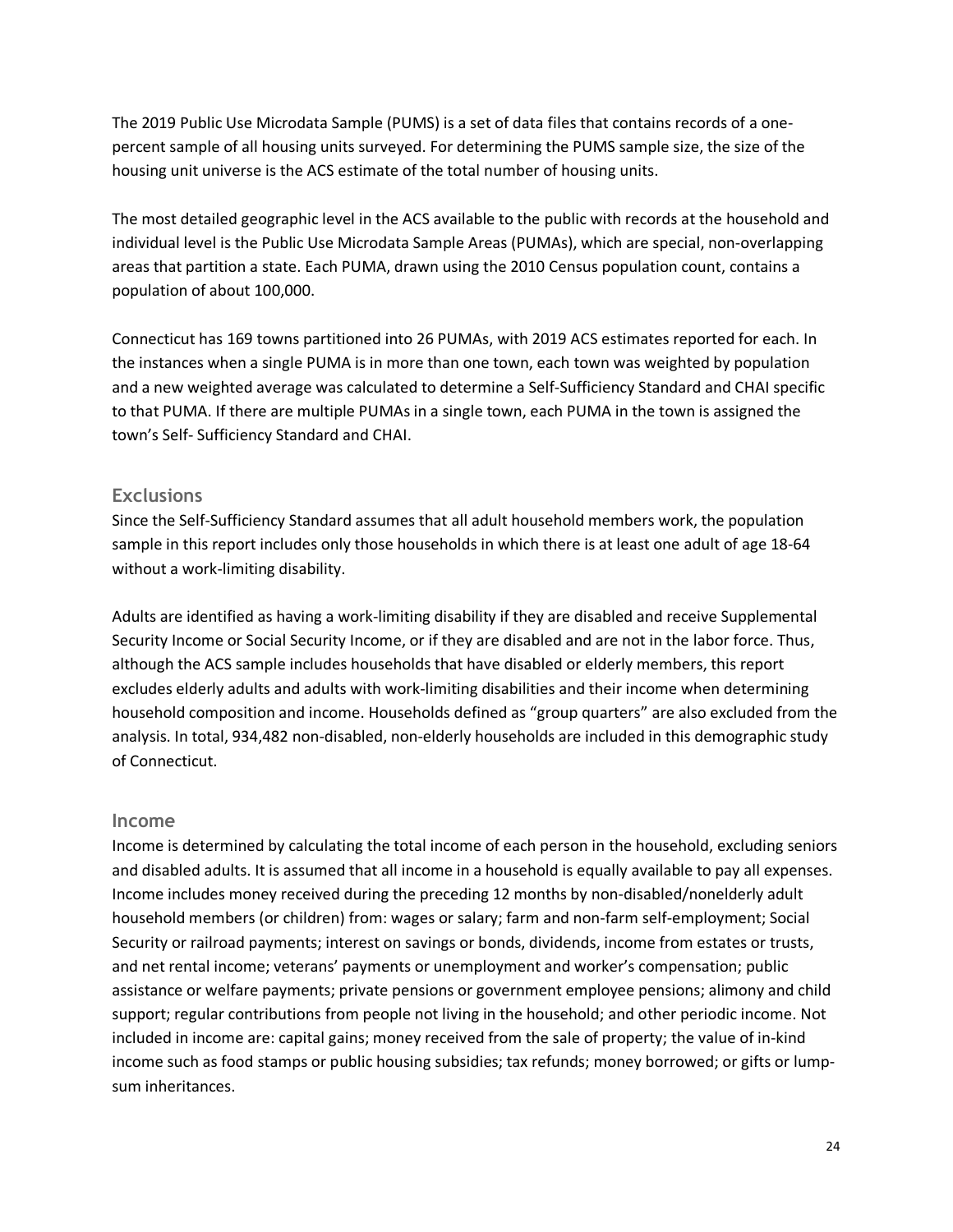### **The Connecticut Healthcare Affordability Index**

Each household was coded with a CHAI based on type of insurance, age of householder, and random assignment into a health risk score, as well as household composition and place (town).

Each household was assigned into one of three variables representing the different CHAI insurance costs: individual, employer, or zero-cost. If a household is without any health insurance coverage, they are benchmarked to individual unless income eligible for Medicaid and then assigned to zero-cost. Parents and caregivers are eligible for Medicaid with incomes under 160% of the federal poverty guidelines and adults without minor children are eligible with incomes under 138% of the federal poverty guidelines.[14](#page-24-0) If Indian Health Service (IHS) is the only insurance, the person is coded as having no health insurance as the Census considers coverage provided by IHS to not be comprehensive.<sup>[15](#page-24-1)</sup>

The seven ACS health insurance variables and the uninsured were categorized into CHAI model as follows:

- Employer:
	- o Insurance through a current or former employer or union
	- o TRICARE or other military healthcare
- Individual
	- o Insurance purchased directly from an insurance company
	- o Indian Health Service AND not eligible for Medicaid
	- o Uninsured AND not eligible for Medicaid
- Zero-cost:
	- o Medicaid, Medical Assistance, or any kind of government-assistance plan for those with low incomes or a disability
	- o VA (including those who have ever used or enrolled for VA healthcare)
	- o Indian Health Service AND income eligible for Medicaid
	- o Uninsured AND income eligible for Medicaid
	- o Medicare under 65

Some householders had more than one type of health insurance. Householders were assigned to a single health insurance category based on the following order: 1) employer, 2) individual, 3) zero-cost.

The out-of-pocket expenditures in CHAI vary based on health risk score (low, medium, high). As the American Community Survey does not collect information that will allow an educated assignment of

<span id="page-24-0"></span><sup>&</sup>lt;sup>14</sup> HUSKY Health for Connecticut Children and Adults, Connecticut HUSKY Health Program Annual Income Guidelines, https://portal.ct.gov/-/media/HH/PDF/HUSKYAnnualIncomeChart.pdf

<span id="page-24-1"></span><sup>&</sup>lt;sup>15</sup> This is consistent with assumptions in the American Community Survey and the Current Population Survey. See https://www.census.gov/programs-surveys/cps/technical-documentation/user-notes/ health-insurance-user-notes/health-ins-cov-meas-asec-acs.html.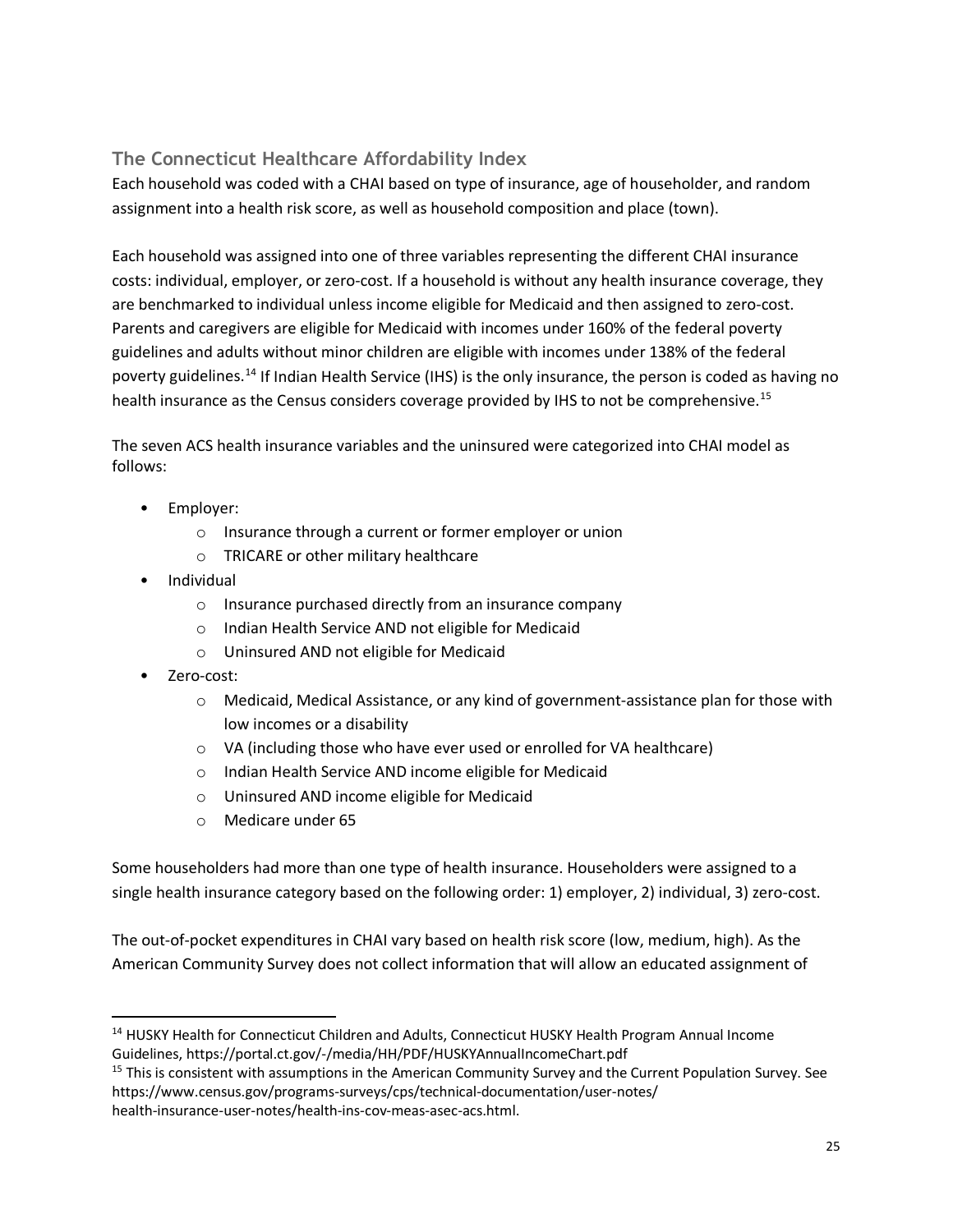health risk score, each householder was randomly assigned a health risk score based on county, sex of householder, and age of householder per the out-of-pocket cost dataset provided by UCONN AIMS.

Additional CHAI tables were generated to code the families not included in the initial CHAI. For large families with more than six children, an average cost measure was calculated with the assumption children are 0-12 years of age for purposes of the individual market (lowest cost estimate).

### **CHAI Health Policy Models**

Below we provide further details on the assumptions included in the health policy models highlighted in this brief.

### **Covered Connecticut Program**

As the Covered Connecticut program model does not change the cost of any health insurance premiums, it was not necessary to calculate a new CHAI income threshold. However, it was necessary to recategorize household health insurance assignment to estimate the percentage of households with inadequate income and affordable healthcare.

To analyze the impact of the Covered Connecticut program, two additional models were conducted utilizing the 2019 1-Year American Community Survey PUMS dataset. We first tested the impact of Covered Connecticut for caregivers, followed by the expansion to all adults. Each model was also repeated with healthcare cost and tax credit changes impacted by the American Rescue Plan Act<sup>[16](#page-25-0)</sup>.

Households were coded as eligible for Covered Connecticut (*caregivers*) if the household met all of the following parameters:

- 1. Children were present.
- 2. The household's income was between 160% and 175% of the 2019 federal poverty guidelines (2019 federal poverty guidelines were used to be consistent with household income in the American Community Survey).
- 3. The householder was uninsured or covered by the individual marketplace.

Households were coded as eligible for Covered Connecticut (*all adults*) if the household met the following parameters:

1. The household's income was between 138% and 175% of the 2019 federal poverty guidelines (2019 federal poverty guidelines were used to be consistent with household income in the American Community Survey).

<span id="page-25-0"></span><sup>&</sup>lt;sup>16</sup> ARPA expanded tax credits for families as well as the premium tax credit. This brief only presents the analysis with the premium tax credit changes but the data incorporating the tax credits for children can be viewed in the Interactive CHAI tool.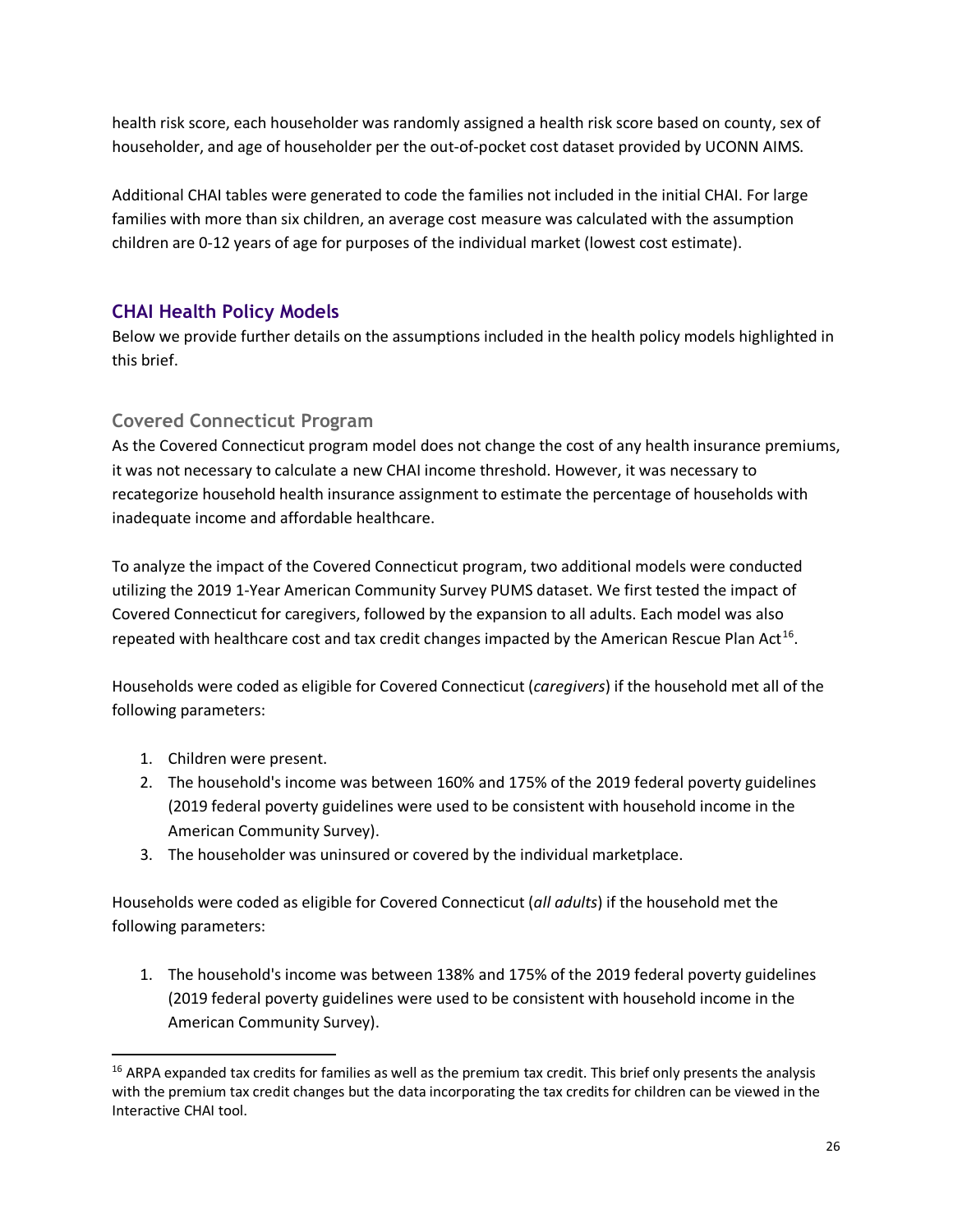2. The householder was uninsured or covered by the individual marketplace.

After recategorizing households from the individual marketplace to the zero-cost category, each household was assigned the appropriate CHAI income threshold to assess the impact on income adequacy.

### **ARPA Premium Tax Credit**

This model tests the impact of removing the premium tax credit income eligibility cap from the 2019 premium tax credit subsidy table. Income eligibility for the premium tax credit is based on the previous year's federal poverty guidelines (FPG). As the CHAI and household income in the ACS are in 2019, the 2018 FPG were utilized. In 2019, if a household had income above 400% of the 2018 FPG, they would not be eligible for the premium tax credit but ARPA removed that income eligibility threshold, making all households eligible for the premium tax credit.

To test the impact, we removed the income eligibility limit from the premium tax credit and recalculated the CHAI tables. Next, households were assigned the adjusted income thresholds which were compared to household income to estimate income inadequacy rates. Finally, the new net healthcare costs that incorporated the change in the premium tax credit was compared to household income to estimate the impact on the healthcare spending target.

### **Cost Growth Benchmark**

To model the impact of reducing healthcare costs by the cost growth benchmark amount, it was necessary to adjust the CHAI healthcare costs. Total healthcare expense (premium and out-of-pocket) were reduced by 5.5% for employer-provided insurance and by 5.2% for insurance in the individual marketplace. The benchmark plan utilized to calculate the premium tax credit was also reduced by 5.2%. Households in the ACS dataset were assigned the appropriate adjusted CHAI which was compared to household income to determine income adequacy. Likewise, the adjusted healthcare costs were compared to household income in the ACS to estimate the impact on affordable healthcare rates.